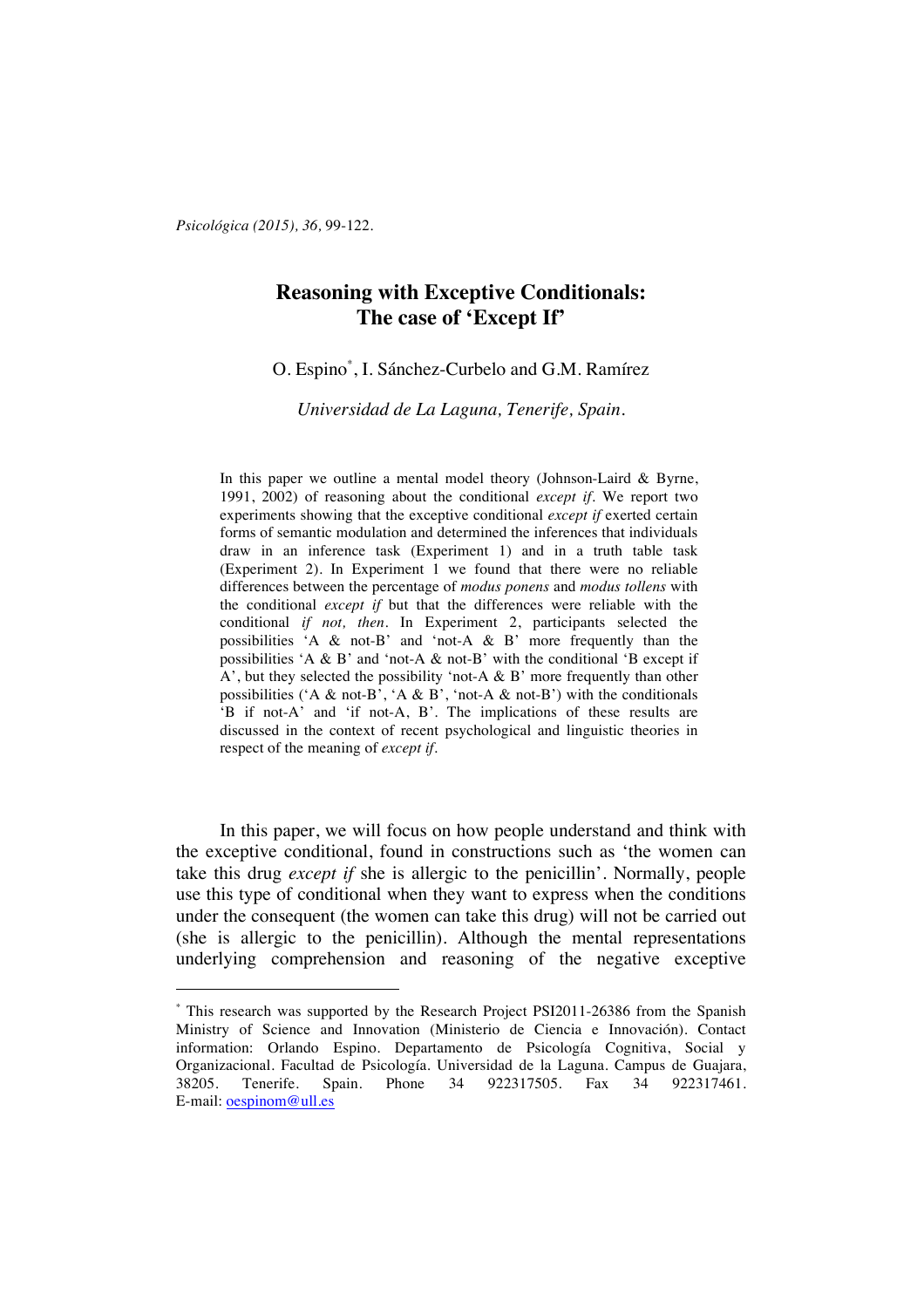conditional *unless* have attracted the attention of linguists (Dancygier & Sweetser, 2005; Declerk & Reed, 2000; Lycan, 2001), philosophers (Fillenbaum, 1986; Quine, 1972; Reichenbach, 1947) and cognitive psychologists (Carriedo, García-Madruga, Moreno-Ríos, & Gutiérrez, 1999; García-Madruga, Carriedo, Moreno-Ríos, Gutiérrez, & Schaeken, 2008; García-Madruga, Carriedo, & Moreno-Ríos, 2011; García-Madruga, Gutiérrez, Carriedo, Moreno-Ríos, & Johnson-Laird, 2002; García-Madruga, Moreno-Ríos, Quelhas, & Juhos, 2009; Gómez-Veiga, García-Madruga, & Moreno-Ríos, 2012; Wright & Hull, 1986), interest in the study of the exceptive conditional *except if* has been minimal (Espino, Sánchez-Curbelo, García, & Estupiñan, 2013).

There are different reasons why the exceptive conditional *except if* has attracted little attention from psycholinguists and cognitive psychologists. The first reason has to do with the idea that for some authors, this type of conditional is logically equivalent to *if* clauses in the sense that traditionally it is assumed that the exceptive conditional 'B except if A' is equivalent to the conditional 'B, if not-A' (or 'if not-A, then B') (Montolío, 2000). However, in this paper we claim that that the exceptive conditional 'B except if A' is not logically equivalent to the conditional 'B, if not-A' for a number of reasons. First, exceptive conditionals establish a much more precise and restricted relationship between the main clause ('B') and the subordinate clause ('A') than the conditional *if not, then*. In other words, *except if* is more specific in meaning and less abstract than the conditional *if* and its negative counterpart *if not, then*. This specific relationship between the main clause  $(B')$  and the subordinate clause  $(A')$  in exceptive conditionals is so strong that it cannot be cancelled without leading to a semantically and pragmatically unacceptable utterance (Montolío, 2000). Montolío (1999, 2000) has claimed that this behavior is similar to the connective *if and only if* and consequently exceptive conditionals are better understood as biconditionals. The second reason why the exceptive conditional 'B except if A' is not equivalent to the conditional 'B, if not-A' has to do with the fact that *if not, then* clauses can be iterated in coordinate structures while *except if* clauses cannot. For example, the following coordinate sentences 'I will go out with you tonight if you do not drink and if you do not drive very fast' are acceptable, but when we use the exceptive conditional 'I will go out with you tonight except if you drink and except if you drive very fast', they are not. Montolío (2000) pointed out that the reason behind the unacceptability of iterated exceptive conditionals lies in the fact that it is not possible to present the only circumstance under which something will not happen and then add another exceptional condition.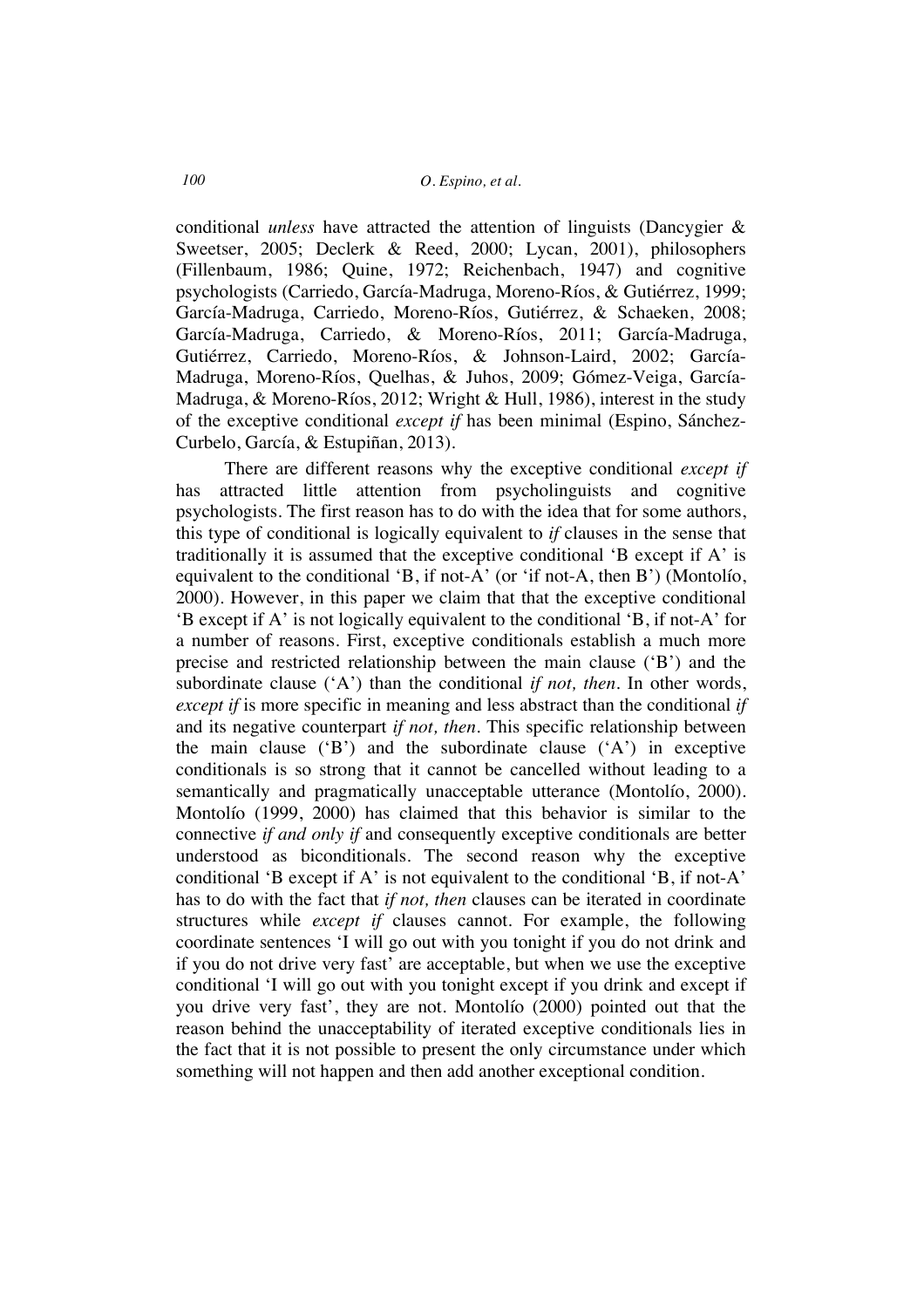One important practical implication for the use of *except if* as opposed to *if not, then* is pragmatic. Generally, the semantics of the 'exceptive conditional', such as *except if* and *unless*, make it appropriate for it to appear in deterrent contexts while at the same time making it unnaturalsounding in some other contexts (for example, the causal context) in which an *if* clause can be used. For example, the following sentences sound natural with an *if* clause:

If the vase drops, then it will break

But unnatural with *except if*:

The vase will break except if the vase is not dropped.

Also, exceptive sentences sound unnatural in inducement contexts, as the following example shows:

I will give you 10 euro except if you are not quiet

However, this sentences sound natural with *if-clause*:

If you are quiet, I will give you 10 euro.

Another important aspect that distinguishes the exceptive conditional from the indicative conditional has to do with the fact that people find it more difficult to make inferences from exceptive conditionals than from indicative conditionals. For example, Schaeken, García-Madruga, & d'Ydewalle (1997) found that solving conditional inferences with *unless* was harder than with *only if*. The special difficulty of *unless* conditionals results mainly from their tendency to produce asymmetric conclusions, while this is not the case for *only if*. As an example of these kinds of asymmetric responses, some people gave the incorrect response 'B' to the following set of premises: 'not-A unless B', and 'not-A'. Schaeken et al. (1997) have claimed that a hypothetical explanation could be that these reasoners were using a shortcut strategy that consists of matching the two terms that appear in the statement. Also, García-Madruga et al. (2008) found that there was a relevant percentage of asymmetric conclusions with *unless* conditionals, reliably higher than those found with the other conditional formulations (*if, then*; *if not, then*; and *only if*). Montolío (2000) claims that the exceptive conditionals 'imply a greater cognitive-processing complexity in that to the uncertainty of the truth value they add a negative relationship between the two clauses' (page 163). In light of these facts, it is not surprising that some authors have claimed that the exceptive conditional *except if* is not equivalent to the conditional *if not, then* (Dancygier, 2002; Dancygier & Sweetser, 2005). However, these authors have not provided experimental evidence to support their claims. One of our goals in this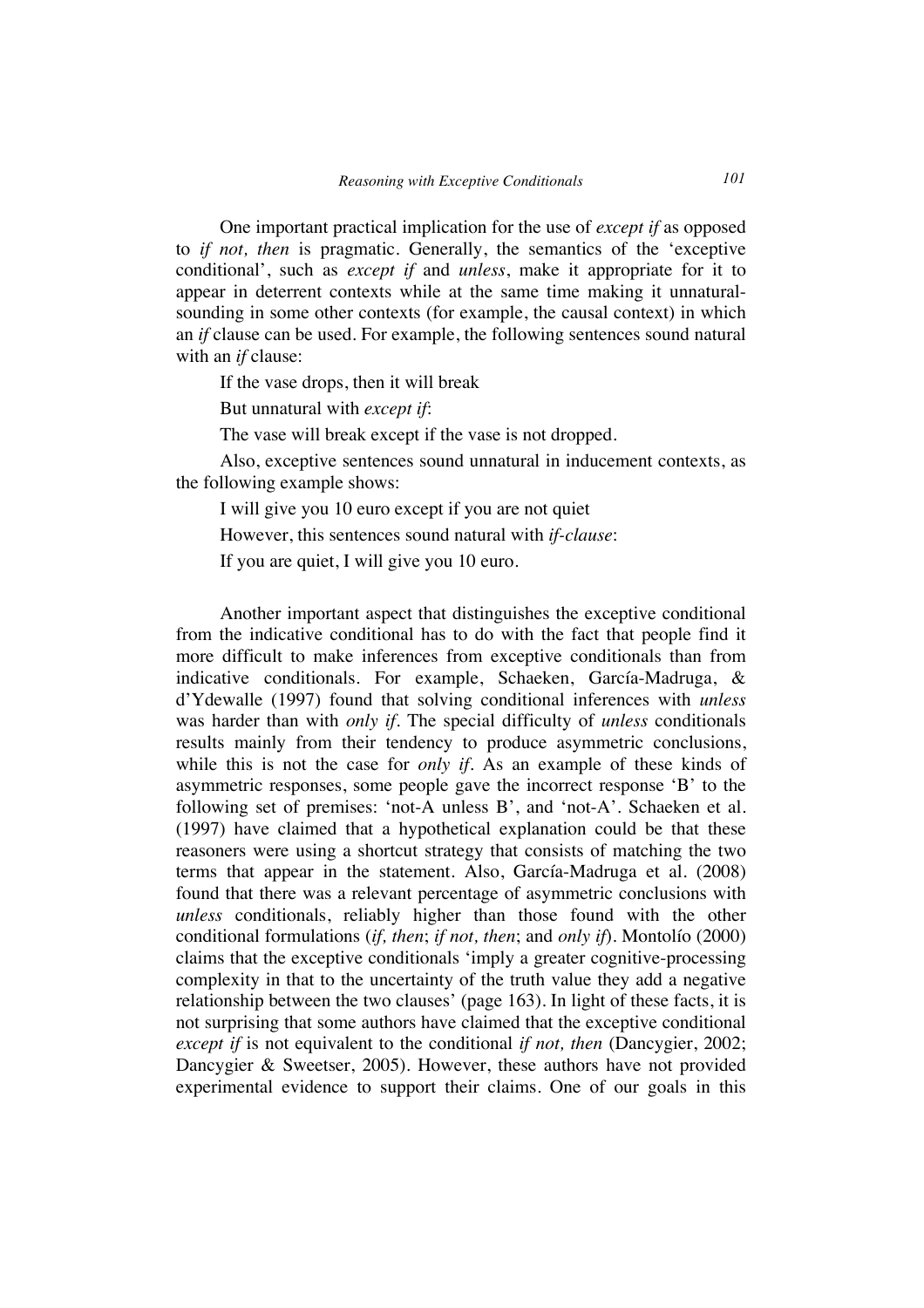paper will be to offer experimental evidence to show that the two types of conditional are not semantically equivalent.

The second reason why exceptive conditionals, such as *except if*, have attracted little attention from psycholinguists and cognitive psychologists has to do with the idea that for some authors, *except if* and *unless* are semantically equivalent (Declerck & Reed, 2000; Geis, 1973; Montolío, 2000). For instance, Montolío (2000) has claimed that the conditional connective '*excepto si*' (except if) is semantically analogous to the connective '*a menos que*' (unless). As a consequence of this assumption, there has been a preference to study exceptive conditionals using the utterance *unless* more than *except if*. Contrary to these authors, we suggest that the exceptive conditionals *except if* and *unless* could mean different things. In the Spanish language, the conditional *unless* requires the subjunctive mood in the subordinate clause, while the conditional *except if* can only be combined with the indicative. In both English and Spanish, the indicative mood is used to express factual information, certainty, and objectivity while the subjunctive mood conveys wishes, conjectures and uncertainties. We suggest that the exceptive conditional *except if* is more precise than the exceptive conditional *unless* in expressing the exceptive circumstance. This idea is close to the views expressed by Dancygier & Sweetser (2005) when they argue that *except if* and *unless* are different in some circumstances, because they in fact establish exceptive spaces of different kinds, and to Dancygier's (2002) affirmation that *except if* can only loosely be assumed to be synonymous with *unless*. In brief, in this paper we are assuming that *except if* has a biconditional meaning and that it describes exceptive possibility more precisely than the conditional *unless*.

#### **Exceptive conditional and mental model theory**

The main goal in this paper will be to outline a mental model theory (Johnson-Laird & Byrne, 1991, 2002) of reasoning about the conditional *except if*. Mental model theory – or model theory for short – claims that reasoning depends not on logical form but on mental models, which are psychological analogues of the models that represent content in logic. According to this theory, individuals use the meaning of words, the grammatical structure of sentences and their knowledge to construct models of the possibilities to which propositions refer, and a conclusion is considered to be valid if it holds in all these models (Johnson-Laird & Byrne, 2002; Johnson-Laird, 2006). In respect of the model theory view, there are several key principles that govern the mental representations that people construct. The first principle is that people keep in mind only true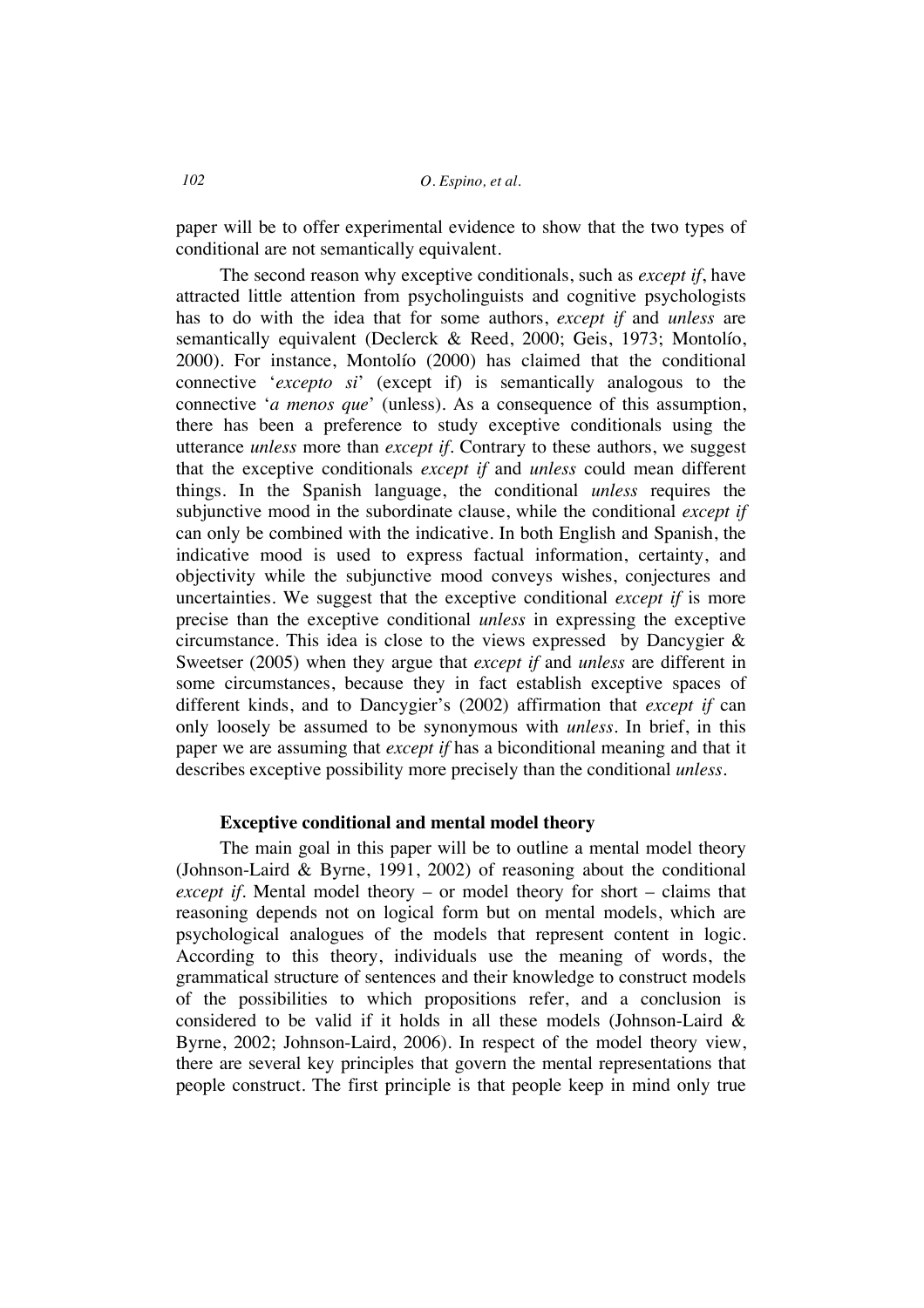possibilities ('truth principle'). For instance, people may understand 'if there is a circle, then there is a triangle' by thinking about the true possibilities, 'there is a circle and there is a triangle', 'there is not a circle and there is a triangle' and 'there is not a circle and there is not a triangle' but not the false possibility 'there is a circle and there is not a triangle' (Johnson-Laird, 2006; Johnson-Laird & Byrne, 2002). The second principle claims that people keep in mind few true possibilities ('parsimony principle') because of the constraints of working memory (Johnson-Laird, Byrne, & Schaeken, 1992). Hence, when people reason from a basic conditional, such as 'if there is a circle, then there is a triangle', they normally construct a single mental model that represents the first possibility above in which the conditional's antecedent (circle) and its consequent (triangle) are both true and an implicit mental model (as shown by the ellipsis) that represents the other possibilities in which the antecedent is false:

circle triangle

. . .

If it is required, people can '*flesh out*' their understanding of the conditional in order to think about the other possibilities and make them fully explicit. A third principle claims that for some conditionals people are required to think about two possibilities ('dual possibilities principle'). For instance, Byrne (2005, 2007) and Johnson-Laird & Byrne (1989) claim that the assertion 'there is a circle only if there is a triangle' prompts people to think of dual possibilities (circle & triangle; not-circle & not-triangle). As a result, they can readily make both MP and MT inferences. The fourth principle claims that the interpretation of the conditional is subject to a process of semantic and pragmatic modulation. It is claimed that the meaning of the clauses in conditionals and co-referential relations between them can modulate the core meaning in a process of semantic modulation and the knowledge about the context and the topic of the conditional can modulate the core meaning in a process of pragmatic modulation (Johnson-Laird & Byrne, 2002; Quelhas, Johnson-Laird & Juhos, 2010). In this paper, we claim that the interpretation of a conditional can be influenced by the type of linguistic expression (such as, *except if*, *on condition that*, *unless*, etc.) employed to express the conditional and our goal will be to show that the exceptive expression *except if* can exert certain forms of modulation and determine the inferences that individuals draw in a truth table task and in an inference task. Our intention is to show that the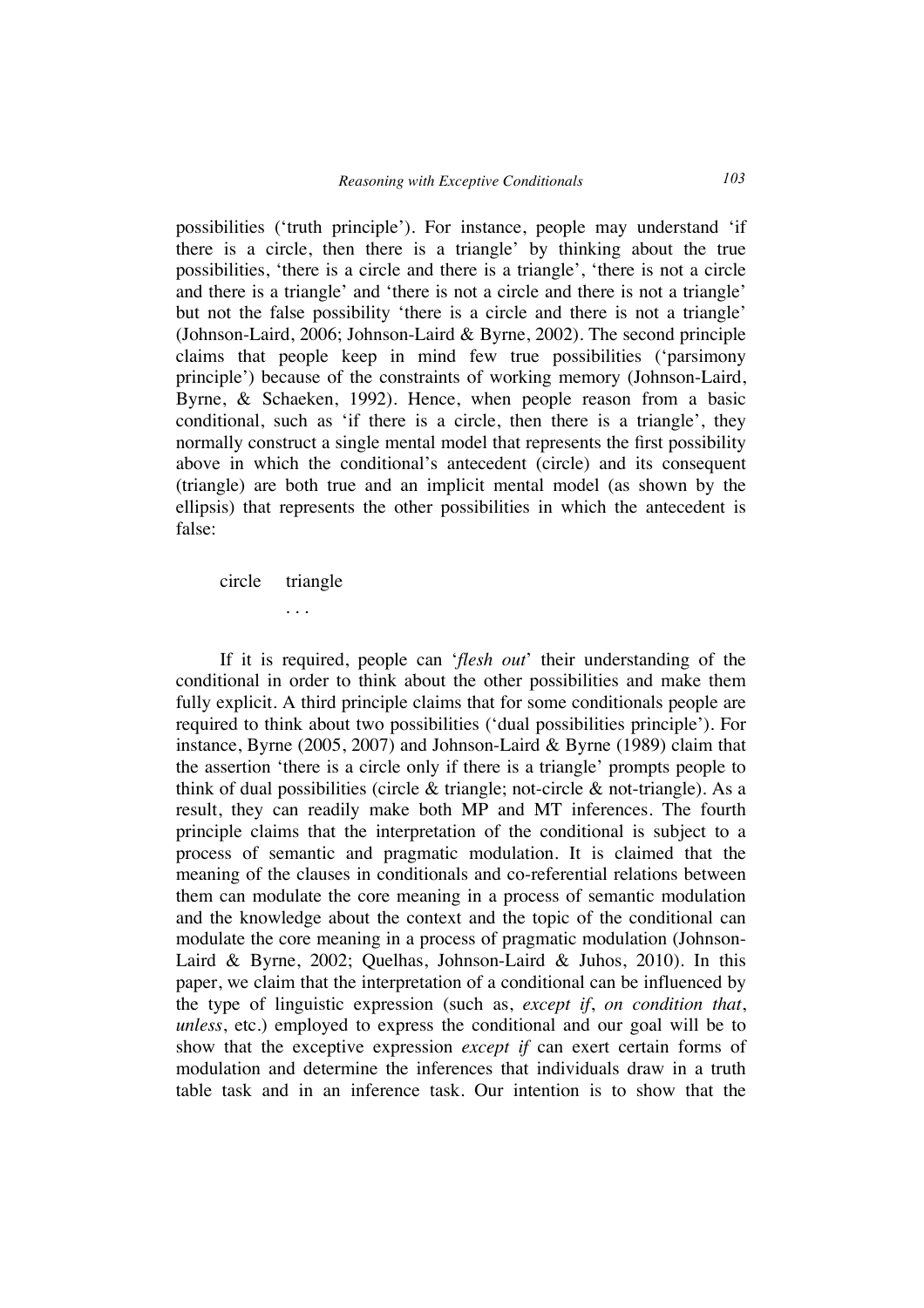expression 'B except if A' (or 'except if A, B'), which is logically equivalent to 'B, if not-A' (or 'if not-A then B'), can block the construction of the true possibility 'A and B'. This hypothesis is based on the idea that the event described in exceptive clauses such as *B except if A* should be understood to be an exceptional circumstance ('A') under which the situation described in the main clause ( $B'$ ) will not occur (Dancygier & Sweetser, 2005). We also claim that when people understand an exceptive conditional, such as 'B except if A' (or 'except if  $A, B'$ ), they have in mind just two models: 'A and not-B' and 'not-A and B'. Our proposal is close to this author's claim that the exceptive conditional has a biconditional meaning (Montolío, 2000). In keeping with this idea, we predict that in a truth table task participants will tend to accept the possibility 'not-A  $\&$  B' as frequently as the possibility 'A & not-B' with the exceptive conditional 'B except if A' (or 'except if A, B'). On the other hand, we predict that in the conditional 'B, if not-A' and 'if not-A, then B', participants will tend to accept the possibility 'not-A & B' more frequently than the possibility 'A  $\&$ not-B', because the first possibility is part of the initial representation but not the second possibility. In a truth table task, participants have to evaluate if different possibilities (for example, 'not-A and B') are 'true', 'false' or 'it is not possible to know' for the conditional rule (for example, 'if not-A, then B'). Table 1 shows the initial true possibilities and the implicit possibilities that people should keep in mind for the conditional *if not, then* and *except if*.

In an inference task participants have to construct or evaluate conclusions from the application of four conditional rules: *modus ponens*  (MP), *denial of antecedent* (DA), *affirmation of the consequent* (AC), and *modus tollens* (MT) (Table 2). We predict that in an inference task there will be differences in accuracy between MP and MT inferences for *if not, then* statements, since *modus tollens* cannot be drawn from the initial model. On the other hand, we predict no differences between MP and MT inferences for *except if*, since both inferences can be drawn from the initial representation. Also, we predict that people should tend to accept more frequently the affirmation of consequent (AC) than the denial of antecedent (DA) inference in the conditional *if not, then*, due to the fact that AC can be drawn from the initial model but DA could not be obtained from the initial model. On the other hand, it is predicted that participants will tend to accept the AC inferences and DA inferences equally frequently in the exceptive conditional *except if*. In the conditional *except if*, both inferences could be obtained from the initial models.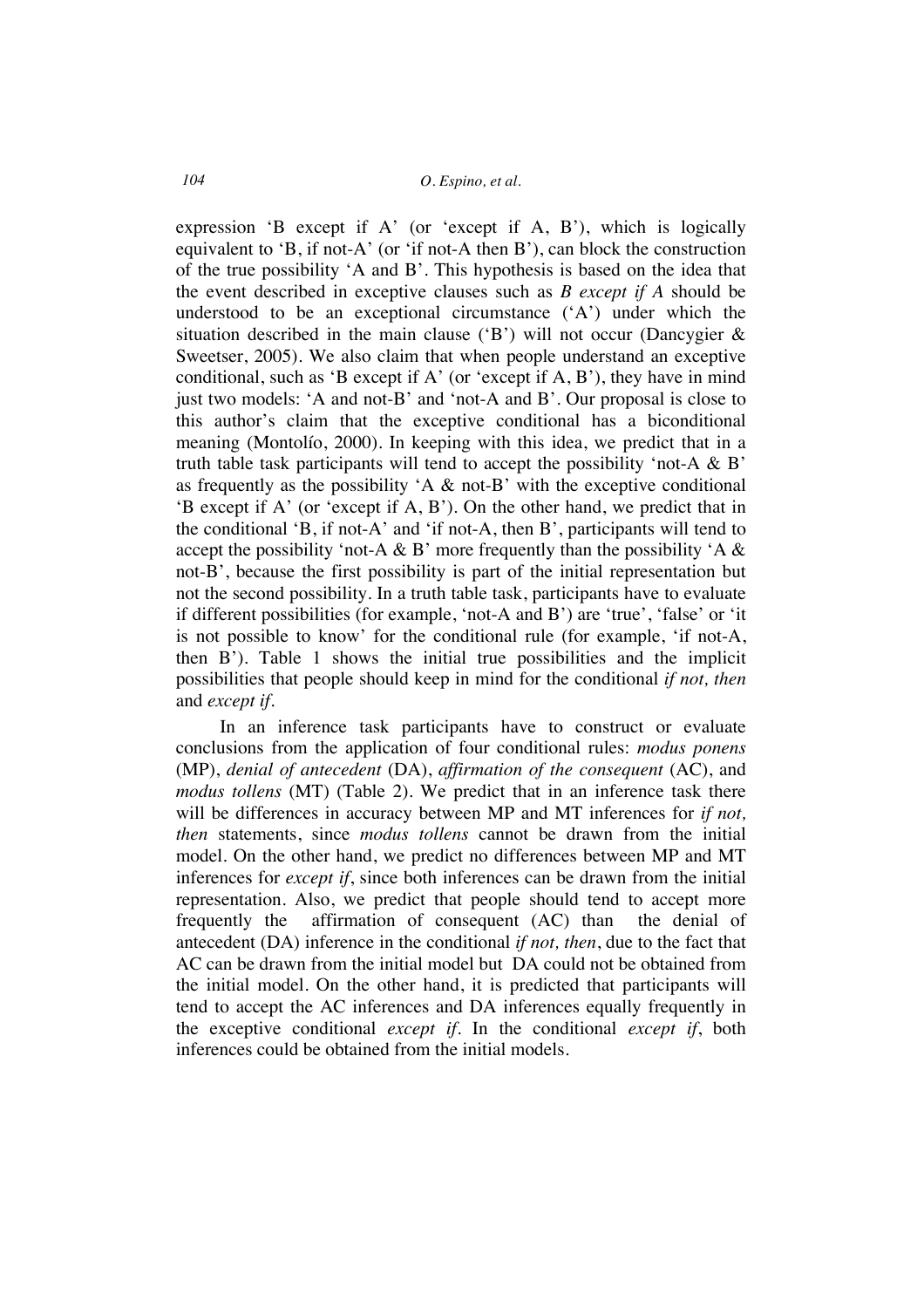| Conditional    |                       |                             |
|----------------|-----------------------|-----------------------------|
| Form           | Initial possibilities | Full explicit possibilities |
| B except if A  | B & not-A             | B & not-A                   |
|                | not-B & A             | not-B & A                   |
| B, if not-A    | B & not-A             | B & not-A                   |
|                |                       | not-B & A                   |
|                |                       | Β&Α                         |
| except if A, B | A & not-B             | A & not-B                   |
|                | not-A $\&$ B          | not-A $\&$ B                |
| if not-A, B    | not-A $\&$ B          | not-A & B                   |
|                |                       | A & not-B                   |
|                |                       | Α&Β                         |

**Table 1. Proposed possibilities for the conditional** *if not, then* **('B, if not-A' or 'if not-A, then B') and for the exceptive conditional** *except if* **('B except if A' or 'except if A, B').**

Note. Each horizontal row denotes a model of a separate possibility.

### **Alternative theoretical view**

In this paper we contrast our predictions against alternative theories of reasoning, such as formal rule theories and hypothetical thinking. Formal rule theories (Braine & O'Brien, 1998; Rips, 1994) postulate that our mind contains a set of formal rules of inference akin to a logical calculus. The rules apply once the logical form of propositions has been matched to them. In other words, reasoning proceeds like a proof in formal logic, by application of standard inferential rules or schemas. One of the most important predictions of the formal rule theories is that if a problem can be solved with a simple rule, it will be easier than if a complex rule is needed. According to this theory, people should make more MP inferences than MT inferences because MP is a simple rule of inference while MT is a complex rule (*reductio ad absurdum*). This rule postulates that if a premise is supposed and then a contradiction inferred, the negation of the supposition is a valid conclusion.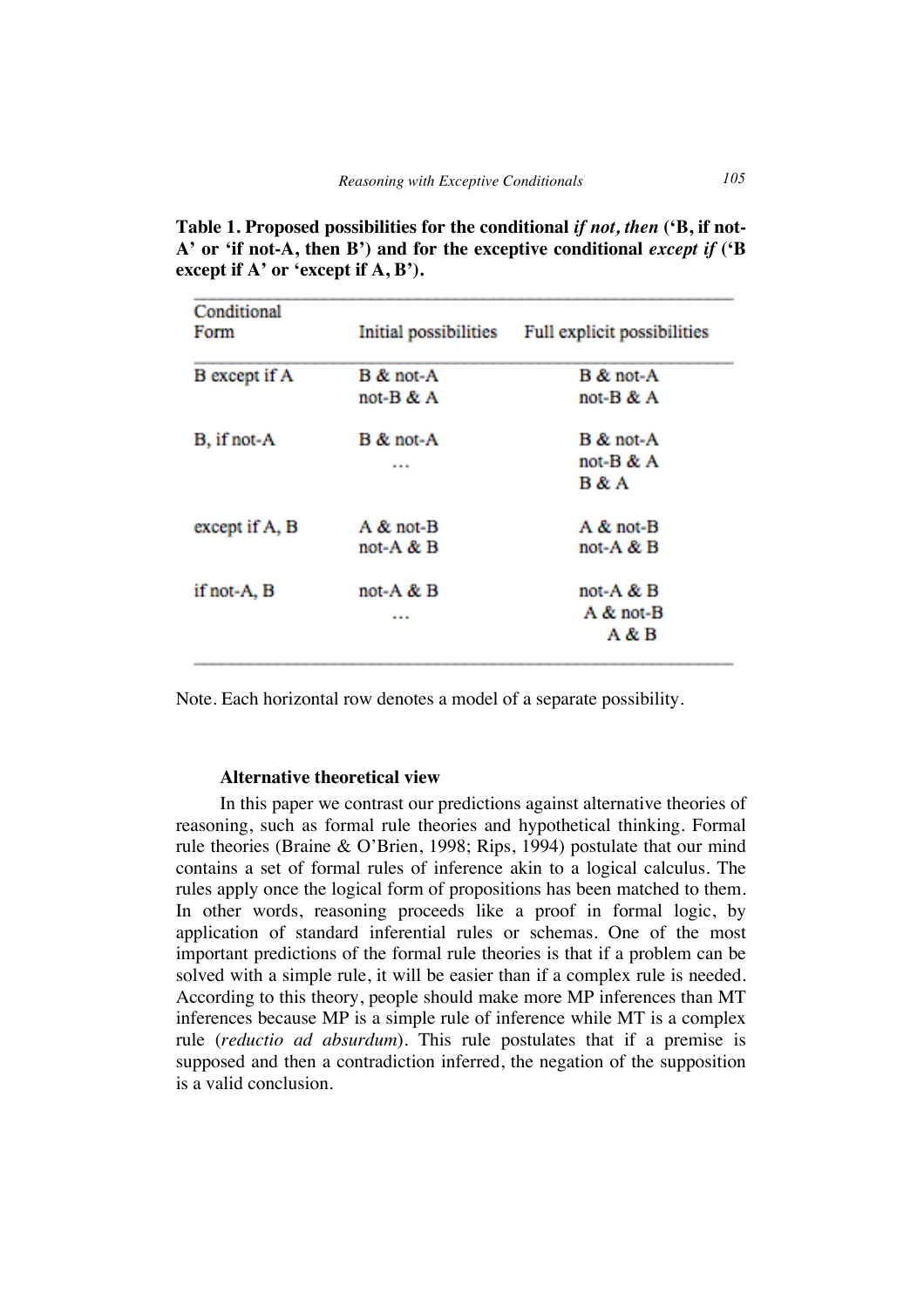**Table 2. The four inferences for the four linguistic forms.** 

|            | If not-A, B         |  | B, if not-A B, except if A Except if A, B |
|------------|---------------------|--|-------------------------------------------|
| Inferences |                     |  |                                           |
| МP         |                     |  | not-A/therefore, B                        |
| AC         | B/ therefore, not-A |  |                                           |
| DA         |                     |  | A/ therefore, not-B                       |
| МT         |                     |  | not-B/therefore, A                        |
|            |                     |  |                                           |

Note.  $MP =$  modus ponens,  $AC =$  affirmation of the consequent,  $MT =$  modus tollens,  $DA =$  denial of antecedent.

On the other hand, Suppositional theory (Evans & Over, 2004; Evans, Over, & Handley, 2005) has claimed that the comprehension of conditionals leads to the construction of a single mental model or possibility (singularity principle). In the exceptive conditional 'B except if A*'*, the single possibility is relative to the true antecedent (not-A) but not the false antecedent (A). Then, Suppositional theory should predict that participants should tend to accept one possibility (whose antecedent is true) more than the other possibility (whose antecedent is false). A second claim of Suppositional theory is that people make the MT inferences by the rule '*reductio ad absurdum*'. According to this theory, it is predicted that people should make more MP inferences than MT inferences in factual conditional and exceptive conditional contexts.

We will employ an inference task and truth table task to infer what kind of mental representation people have in mind when they understand and think with the exceptive conditional *except if.*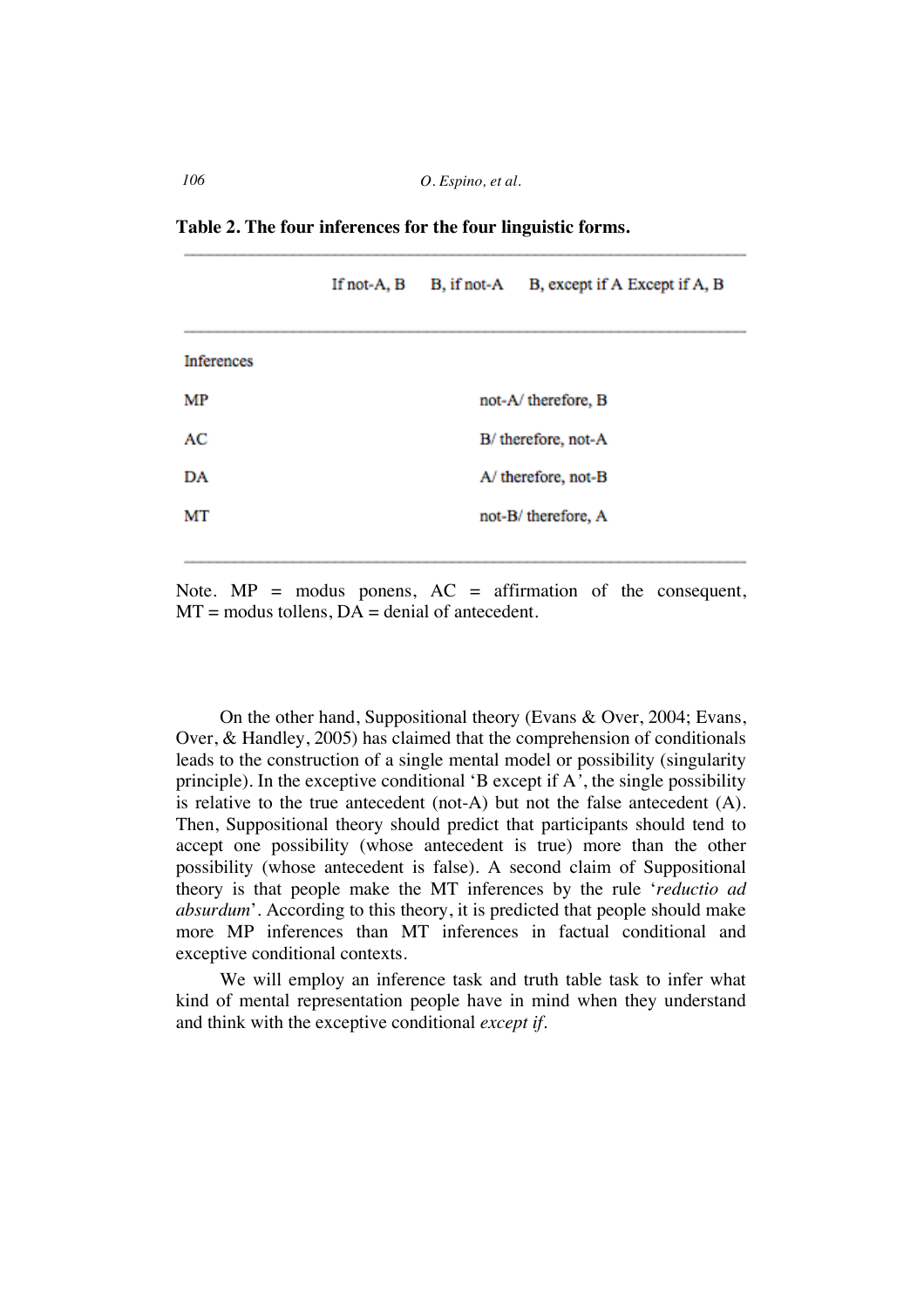## **EXPERIMENT 1**

The objective of this experiment was to compare people's reasoning with the four logically equivalent conditional formulations: 'If not-A then B', 'B if not-A', 'B except if A', and 'except if A, B'. As we analyzed above, people build only one complete initial possibility or model for *if not, then*, whereas they construct two complete possibilities for *except if* (see Table 1). From these assumptions we predict that there will be differences in accuracy between MP and MT inferences for *if not, then* statements, since MT cannot be drawn from the initial model. On the other hand, we predict no differences between MP and MT inferences for *except if*, since both inferences can be drawn from the initial representation. It is predicted that people should tend to accept more frequently AC than DA inferences in the conditional *if not, then*, due to the fact that AC can be obtained from the initial model but not DA. Also, we predict participants will tend to accept the AC and DA inferences equally frequently in the exceptive conditional *except if*. In the conditional *except if*, both inferences could be obtained from the initial models. Finally, given the special difficulty of exceptive conditional statements examined in prior studies, we predict that reasoners will tend to give more asymmetric conclusions with *except if* than with the conditional *if not, then*.

On the other hand, formal rule theories (Braine & O'Brien, 1998; Rips, 1994) and Suppositional theory (Evans & Over, 2004; Evans et al., 2005) predict that people should make more MP inferences than MT inferences in both types of conditional (*except if* and *if not, then*), because MP inference is a simple rule of inference while MT inference is a complex rule.

Using the exceptive conditional with two expressions ('B except if A' and 'except if A, B') not only allows to us to check if the exceptive conditional is semantically equivalent to the indicative conditional (such as, 'B if not-A' and 'if not-A then B') but also to check if the exceptive conditionals 'except if A, B' and 'B, except if A' are semantically equal (Declerck & Reed, 2000).

#### **METHOD**

**Participants.** The 92 participants took part in the experiment, 46 in each group. The participants were undergraduate students at the University of La Laguna, Tenerife, Spain. None of the participants in this or any of the subsequent experiments reported having received formal training in logic.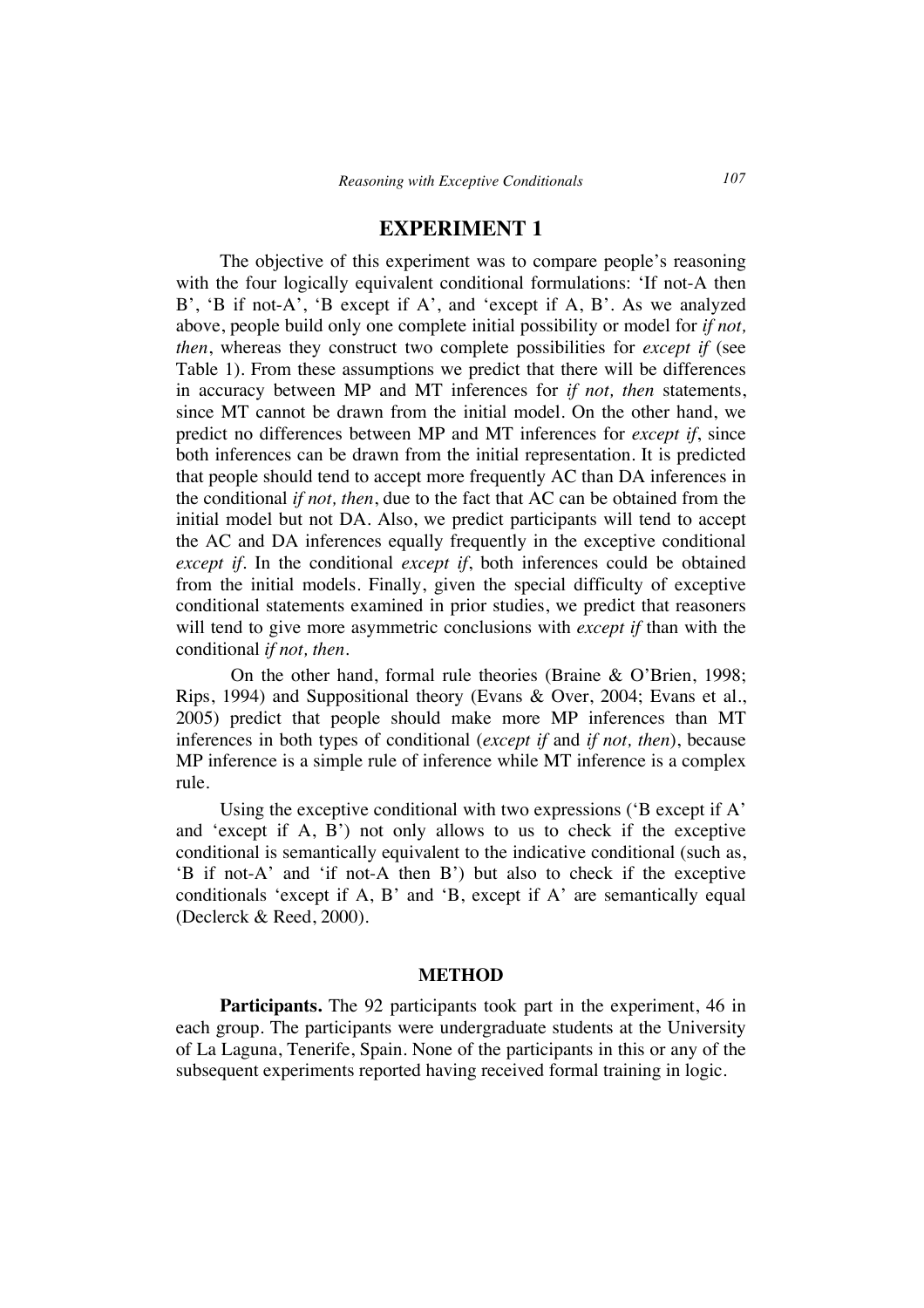### *108 O. Espino, et al.*

**Design.** A 2x2x4 mixed-subject design was used in this experiment. The between-subject variable was type of conditional: one group received 'if not' problems and the other group received 'except if' problems. In the within-subject design, the first independent variable was locus of the connective, with two levels: connective at the beginning (e.g., 'if not-A then B' and 'except if A, B') and connective in the middle (e.g., 'B, if not-A', and 'B except if A'). The second independent variable in the within-subject design was type of inference, with four levels: *modus ponens*, denial of antecedent, affirmation of consequent, *modus tollens*. The dependent variable was the percentage of inference accepted as valid.

**Materials and Procedure.** We tested the participants in groups. We gave each participant a booklet, the first page of which contained instructions explaining the task with reference to the disjunction argument. We gave the participants the following instructions:

«*This task is designed to test your understanding of logical rules. On the following pages you will be presented with a series of problems. In each problem a rule will be presented followed by a conclusion. For each problem you must indicate whether or not the conclusion necessarily follows given the rule that precedes it, or whether it is not possible to know. A conclusion is necessarily true when the conclusion must follow given the truth of the rule.* »

They were asked to read each problem carefully and to work from beginning to end at their own pace without changing any response or skipping any items. One group received eight problems with 'if not' and the other group received eight problems with 'except if'. They received the problems in different random order, one problem for each experimental condition. The content used in this experiment was about geometrical figures, such as '*on the table there is a circle except if there is a triangle*'. As an example of a problem is as follows:

On the table there is a circle except if there is a triangle

On the table there is a circle

Does it follow that:

There is a triangle

There is not a triangle

It is not possible to know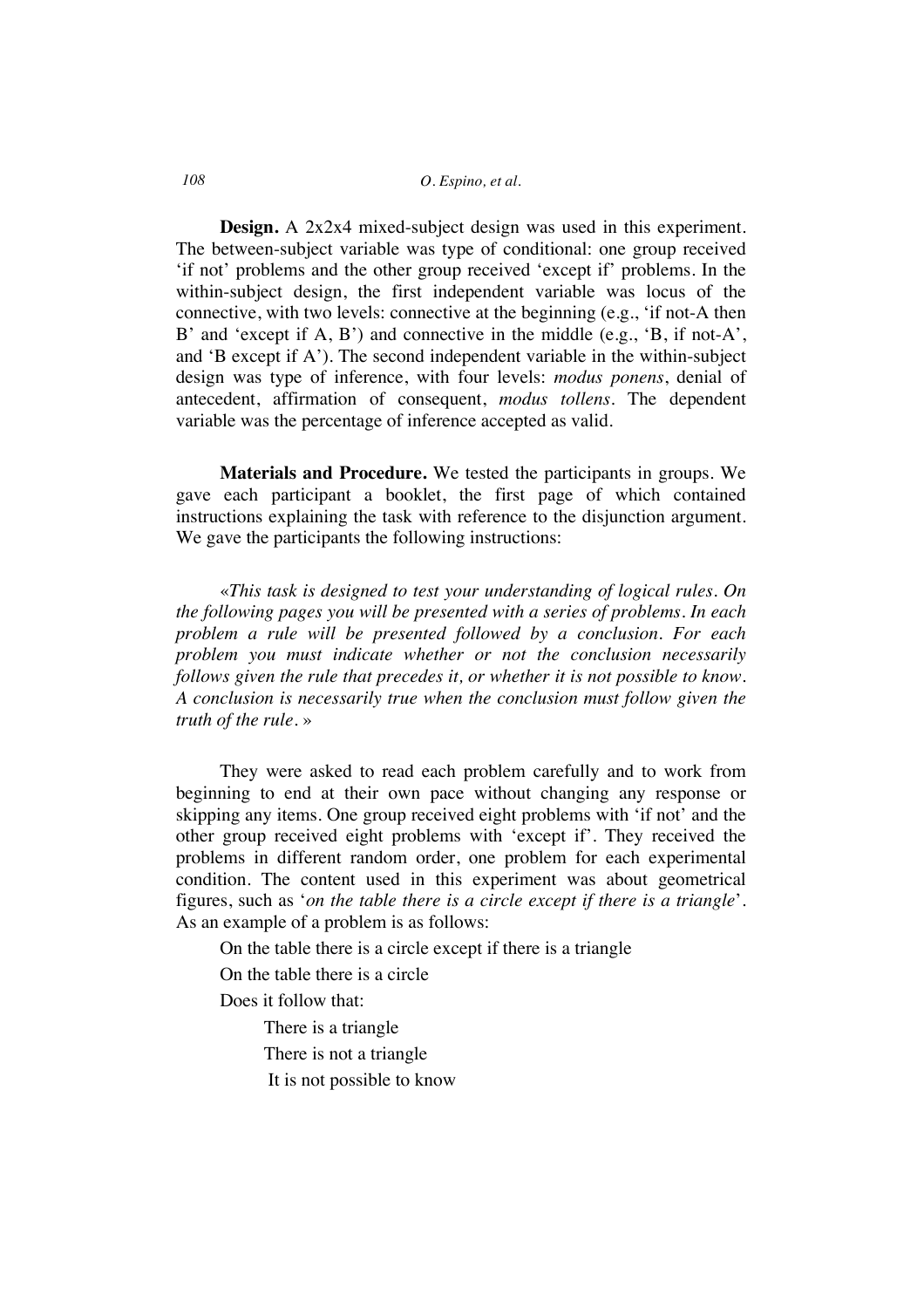Participants were asked to indicate their response by circling either '*yes'*, '*no*' or '*it is not possible to know*' for each problem.

#### **RESULTS AND DISCUSSION**

Table 3 presents the percentage endorsements of the inferences as a function of the type of conditional ('B, if not-A', 'if not-A then B', 'B except if A' and 'except if A, B') and type of inference (MP, DA, AC and MT). We performed a 2 (type of conditional: 'if not' versus 'except if') x 2 (locus of the connective: at the beginning versus in the middle) x 4 (type of inference: MP, DA, AC and MT) analysis of variance (ANOVA) with repeated measures in the last two factors, and the first factor as a betweensubject variable. The Greenhouse–Geisser correction for the violation of the sphericity assumption was used in this experiment and for each analysis presented in this paper. There was interaction between type of conditional and locus of the connective,  $F(1, 90) = 6.88$ ,  $MSE = .23$ ,  $p < .015$ ,  $np2 =$ .07, and between locus of the connective and type of inference, *F* (2.650, 238.4) = 10.37,  $MSE = .14$ ,  $p < .001$ ,  $np2 = .10$ . The triple interaction was reliable, *F* (3, 270) = 9.69, *MSE* = .15, *p* < .001,  $np2 = 0.10$ . There was a main effect of locus of the connective,  $F(1, 90) = 14.88$ ,  $MSE = .23$ ,  $p <$ 0.001,  $np2 = .14$ , and type of inference,  $F(3, 270) = 3.85$ ,  $MSE = .13$ ,  $p <$ .015,  $np2 = .04$ . The interaction between type of conditional and type of inference was not reliable,  $F(3, 270) = 2.49$ ,  $MSE = .13$ ,  $p = .06$ ,  $np2 = .03$ . Finally, there was main effect for the type of conditional,  $F(1, 90) = 5.55$ ,  $MSE = .56$ ,  $p < .025$ ,  $np2 = .06$ .

To test the prediction that the percentages of MP inferences would be higher than MT inferences in 'B, if not-A' and 'if not-A, then B' but not in 'B except if A' and 'except if A, B', a series of planned comparisons was carried out. As we predicted, there was a reliable difference between MP and MT inferences in 'B, if not-A' (87% vs 54%, *t* (45) = 3.69; Bonferroni, *p* <.05 ) and in 'if not-A, then B' (91% vs 50%, *t* (54) = 5.18; Bonferroni, *p* < .05), and there were no reliable differences between MP and MT inferences in 'B except if A' (76% vs  $63\%$ ,  $t(45) = 2.00$ , Bonferroni  $p >$ .05) or in 'except if A, B' (46% vs 57%, *t* (45) = 1.52, Bonferroni *p* > .05). As we predicted, no differences were found between AC and DA inferences on 'B except if A' (76% vs 83%; *t* (45) = 1.13, Bonferroni *p >* .05), 'except if A, B' (52% vs 52%;  $t$  (45) = 0; Bonferroni  $p > .05$ ). As we also predicted, there were reliable differences between AC and DA inferences for the conditional 'B, if not-A' (96% vs 76%; *t* (45) = .3.30, Bonferroni  $p > .05$ ) but not for the conditional 'if not-A, then B'  $(83\% \text{ vs } 72\%; t \cdot (45) = 1.30)$ ,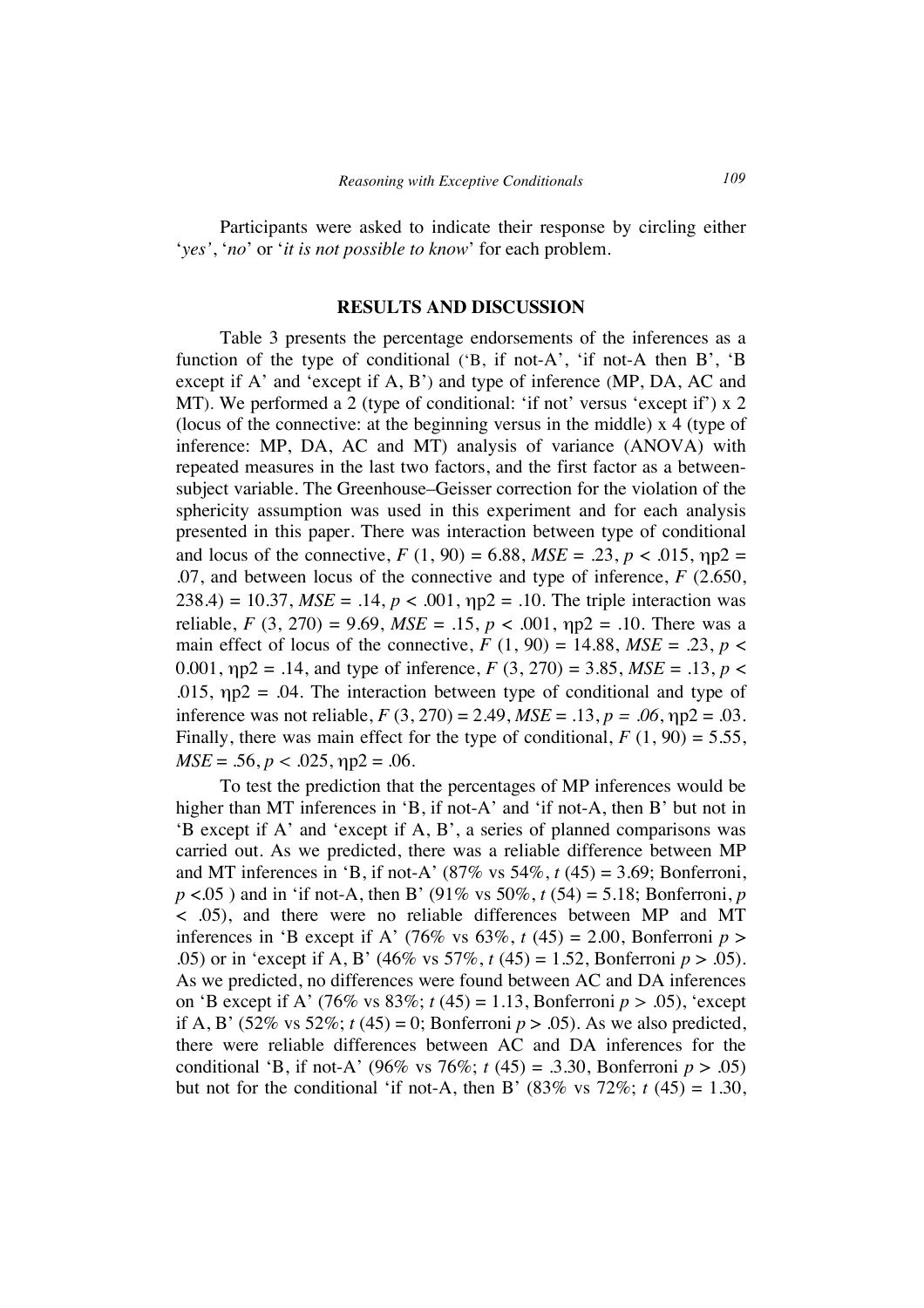Bonferroni  $p > .05$ , although the differences were in the predicted direction.

**Table 3. Percentages of endorsements of the inferences as a function of the type of conditional ('B if not-A', 'If not-A then B', 'B except if A', 'Except if A, B') and type of inference (***modus ponens* **(not-A; therefore B), denial of antecedent (A; therefore not-B), affirmation of consequent (B; therefore not-A),** *modus tollens* **(not-B, therefore A)) in Experiment 1. Asymmetric responses are shown in brackets.**

|                               | B, if not-A | If not-A, then B |         | B, except if A Except if A, B |
|-------------------------------|-------------|------------------|---------|-------------------------------|
| <b>Modus Ponens</b>           | 87(2)       | 91(5)            | 76 (11) | 46 (39)                       |
| Denial Antecedent             | 76(2)       | 72(4)            | 83 (11) | 52 (45)                       |
| Affirmation Consequent 96 (0) |             | 83 (2)           | 76 (15) | 52 (28)                       |
| <b>Modus Tollens</b>          | 54 (7)      | 50(9)            | 63 (17) | 57 (35)                       |
| Total                         | 78(3)       | 74 (5)           | 75 (14) | 52 (37)                       |
|                               |             |                  |         |                               |

As we predicted, there were no reliable differences between MP and MT inferences and between AC and DA inferences for exceptive conditionals. The absence of differences between MP and MT and between AC and DA inferences on the conditional *except if* suggests that participants reason with 'B except if A' and 'except if A, B' by initially envisaging two possibilities: 'not-A & B' and 'A & not-B'. On the other hand, as we predicted, there were reliable differences between MP and MT on the conditional *if not, then*. This data suggest that MP is part of the initial representation while MT is not part of the initial representation.

As we predicted, there were reliable differences between AC and DA inferences for the conditional 'B, if not A', but there were no reliable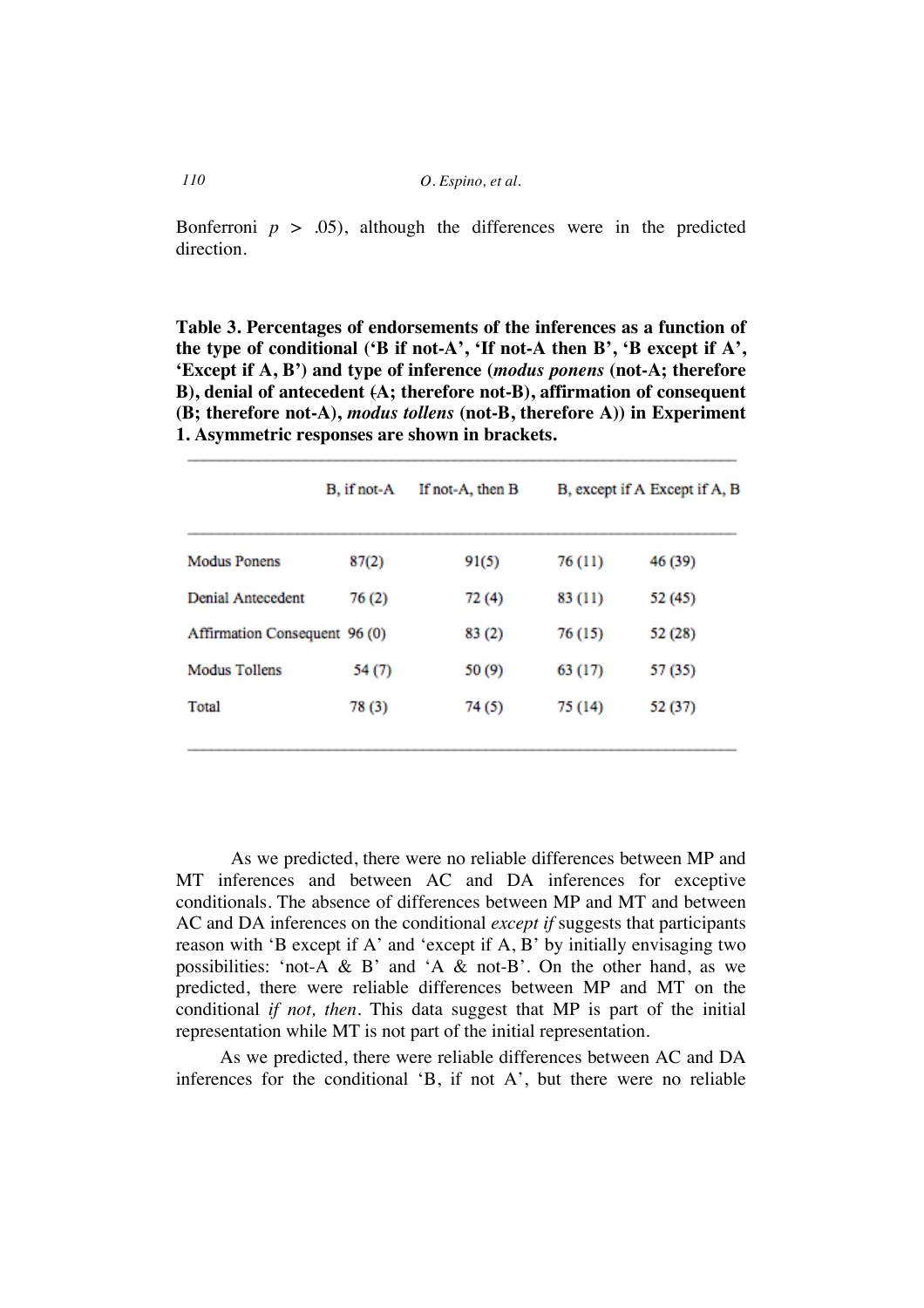differences between AC and DA inferences for the conditional 'if not A, B', although the differences were in the predicted direction. We explain the absence of difference between AC and DA by claiming that the advantage of being part of the initial model can be counteracted by the backward processing. According to Mental Model theory (Johnson-Laird & Byrne, 1991) forward and backward inferences depend on the way the information enters working memory. For example, for the major premise 'if not-A, B', the information about 'not-A' enters working memory before the information about 'B'. Some research has shown that in the conditional rule 'if A, then B', participants make more forward inferences (from A to B) than backward inferences (from B to A; Evans, 1977, 1993; Evans & Beck, 1981). As well, Barrouillet, Grosset, and Lecas (2000, Exp. 1 and 2) found that participants took longer to endorse inferences from the implicit model than from the initial model. In the conditional 'if not-A, B', 'B' is part of the initial model but it is processed in a backward direction when participants have to make the AC inference (if not-A, B; B; therefore not-A). The advantage of AC of being part of the initial model is counteracted because is processed in backward direction. On the other hand, 'A' is not part of the initial model for the conditional 'if not-A, B' but it is processed in forward direction if participants make the DA inference (if not-A, B; A; therefore not-B). The advantage of DA of being processed in a forward direction is counteracted because is not part of the initial models. In the conditional 'B if not-A', the AC inference can be obtained from the initial models and it is processed in forward direction while the DA inference cannot be obtained from the initial model and it has to be processed in backward direction.

The fact that most participants accept MP as frequently as MT inferences in 'B except if A' corroborates the model theory, which postulates that both inferences can be obtained from the initial representation. However, it presents a difficulty to the theories based on formal rules of inference (Braine & O'Brien, 1998; Rips, 1994), which contain no rules to explain the absence of differences between MP and MT. Also, this result cannot be explained by Suppositional theory (Evans  $\&$ Over, 2004; Evans et al., 2005), which predicts that MP inferences should be accepted more frequently than MT inferences.

We performed a 2 (type of conditional: 'if not' versus 'except if') x 2 (locus of the connective: at the beginning versus in the middle) x 4 (type of inference: MP, DA, AC and MT) analysis of variance (ANOVA) with repeated measures in the last two factors for asymmetric responses and the first factor as between-subject variable. There are four asymmetric responses for the four inferences: one is to accept the inferences 'not-B'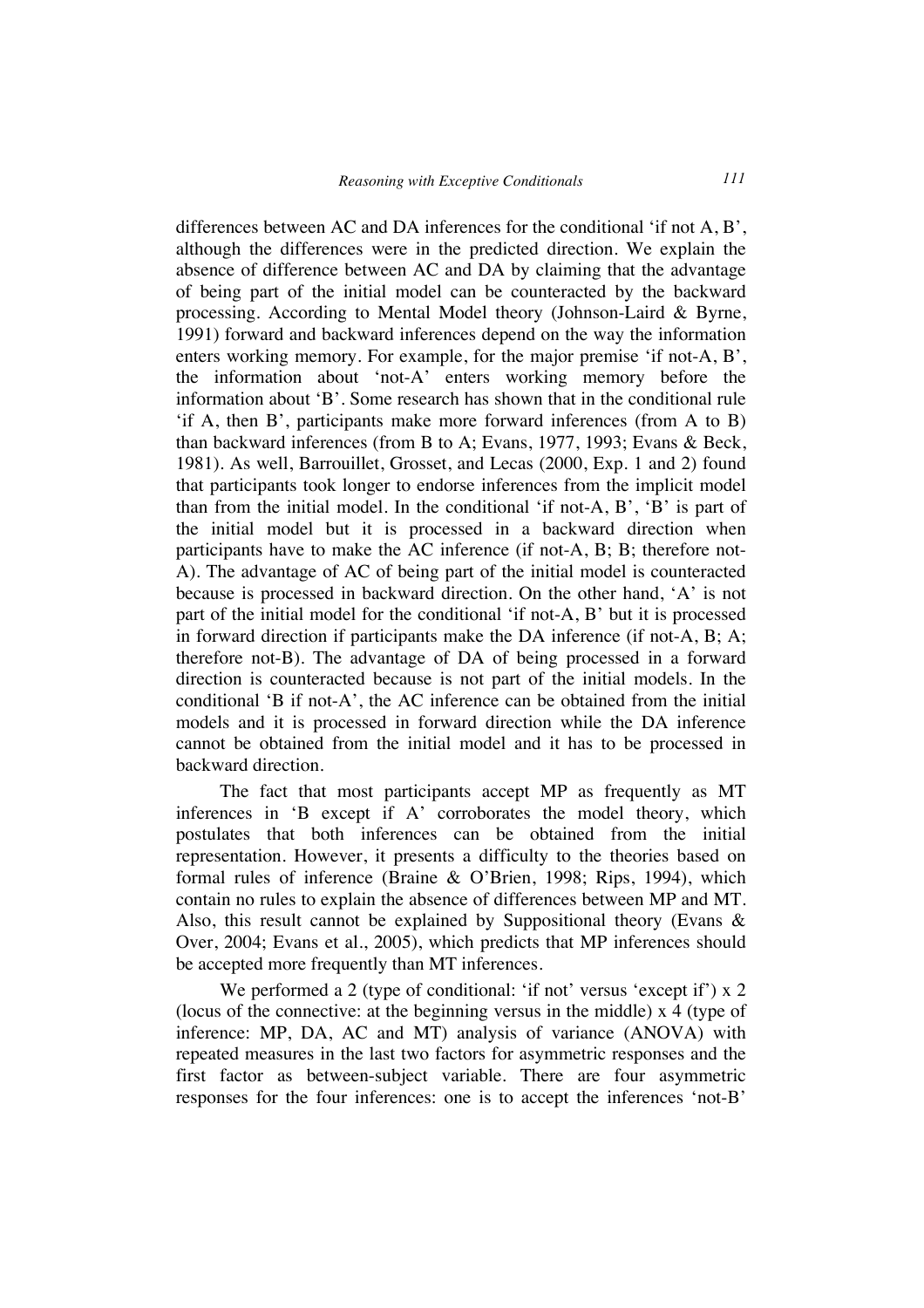from the categorical premise 'not-A'; the second is to accept the inferences 'not-A' from the categorical premise 'not-B'; the third is to accept the inferences 'B' from the categorical premise 'A'; and the fourth is to accept the inferences 'A' from the categorical premise 'B'. There was a main effect of type of conditional,  $F(1, 90) = 27.91$ ,  $MSE = .30$ ,  $p < .001$ ,  $np2 =$ .34 in the sense that participants gave more asymmetric responses in exceptive than in *if* conditional (25% versus 4%). There was interaction between type of conditional and locus of the connective,  $F(1, 90) = 15.75$ ,  $MSE = .13$ ,  $p < .001$ ,  $np2 = .15$ , in the sense that participants gave more asymmetric responses in the conditional 'except if A, B' than in the conditional 'B except if A'  $(37\%$  versus  $14\%;$  t  $(45) = 4.61$ , p < .001) but they gave similar percentages of asymmetric responses in the conditional 'B, if not-A' as in the conditional 'if not-A, then B' (3% versus 5%; t (45) = 1.27,  $p = .21$ ). There was a main effect of locus of connective,  $F(1, 90) =$ 22.87,  $MSE = .13$ ,  $p < .001$ ,  $np2 = .20$ . The interaction was not reliable between type of inference and type of connective,  $F(3, 270) = 1.73$ ,  $MSE =$ .07,  $p = .16$ ,  $np2 = .02$ , or between type of inference and locus of the connective,  $F(3, 270) = 1.19$ ,  $MSE = .06$ ,  $p = .31$ ,  $np2 = .01$ . There was no main effect for type of inference,  $F(3, 270) = 1.81$ ,  $MSE = .07$ ,  $p = .13$ ,  $np2$  $= .02$ . The triple interaction was not reliable (F  $> 1$ ).

The high presence of asymmetric responses in the conditional 'except if A, B' shows that the participants had difficulty understanding and thinking with this connective. We suggest that participants could not understand the meaning of this connective because in the Spanish language the clauses with *except if* most commonly follow the main clauses ('B except if A') and conditionals with pre-posed clauses ('except if A, B') are very rare and unusual. We suggest that when participants have to think with an unusual expression they could use a shortcut strategy that consists of matching the two terms that appear in the statement 'except if A, B'. Finally, these results run counter to claims that there is no semantic difference between 'except if A, B' and 'B except if A' (Declerck & Reed, 2000).

### **EXPERIMENT 2**

The objective of this experiment was to compare people's reasoning with the four logically equivalent conditional formulations: 'if not-A then B', 'B if not-A', 'B except if A', and 'except if A, B'. Our main assumption, based on Mental Model Theory (Johnson-Laird & Byrne, 2002), is that with the conditional 'B if not-A', people build one initial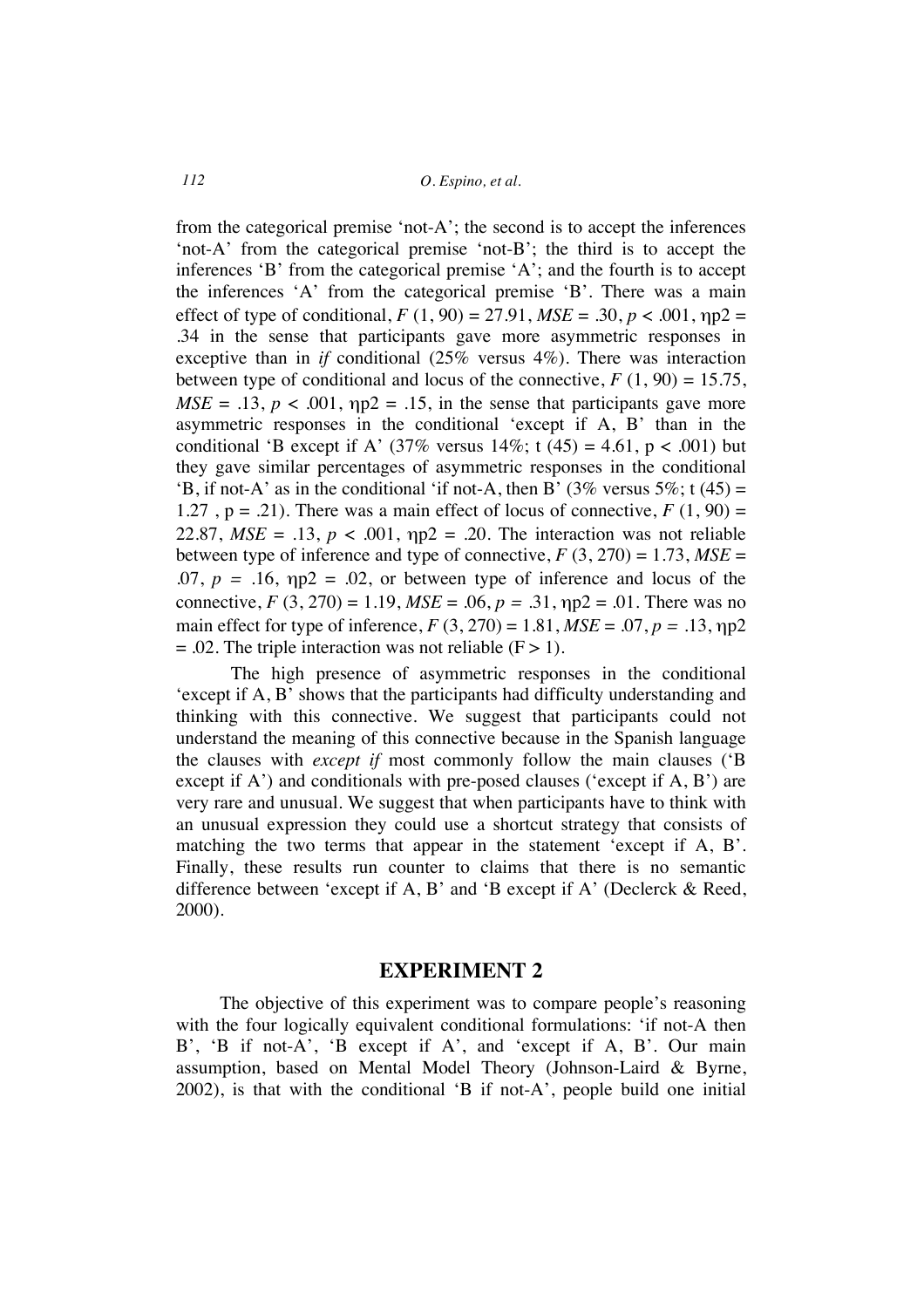model ('not-A & B') whereas they construct two initial models or possibilities for the exceptive conditional 'B except if A' ('not-A  $\&$  B' and 'not-B  $\&$  A'). From these assumptions we predict that participants will tend to accept the possibility 'not-A & B' as frequently as the possibility 'A  $\&$ not-B' for the conditional *except if*. On the other hand, we predict that in the conditionals 'B, if not-A' and 'if not-A, then B', participants will tend to accept the possibility 'not-A & B' more frequently than the possibility 'A  $\&$ not-B'. This last prediction is based on the idea that the first possibility is part of the initial representation while the second possibility is not part of initial representation. To test these predictions, we examined the inferences that people made with 'B except if A' and 'except if A, B', as compared with 'B, if not-A' and 'if not-A, then B' in a truth table task.

We contrast our predictions against Suppositional theory (Evans & Over, 2004; Evans et al., 2005). Suppositional theory predicts that, in the exceptive conditional 'B except if A' and 'except if A, B', people only think about the possibilities that include the true antecedent (not-A) but they do not think about the possibilities that include the false antecedent (A). Consequently, Suppositional theory should predict that participants should tend to accept, in a truth table task, the option in which the antecedent is true 'not-A  $\&$  B' more frequently than an option in which the antecedent is false 'A & not-B'.

#### **METHOD**

**Participants***.* The 41 participants who took part in the experiment were undergraduate students at the University of La Laguna, Tenerife, Spain.

**Design***.* A 4x4 within subject design was used in this experiment. The first independent variable was type of conditional with four levels: 'B, if not-A', 'If not A, then B', 'B except if A' and 'except if A, B'. The second independent variable was type of conjunction with four levels: 'A & B', 'A & not-B', 'not-A & B' and 'not-A & not-B'. The dependent variable was the percentage of responses accepted as valid.

**Materials and Procedures.** Participants received a booklet consisting of 5 pages. The first page contained the following instructions: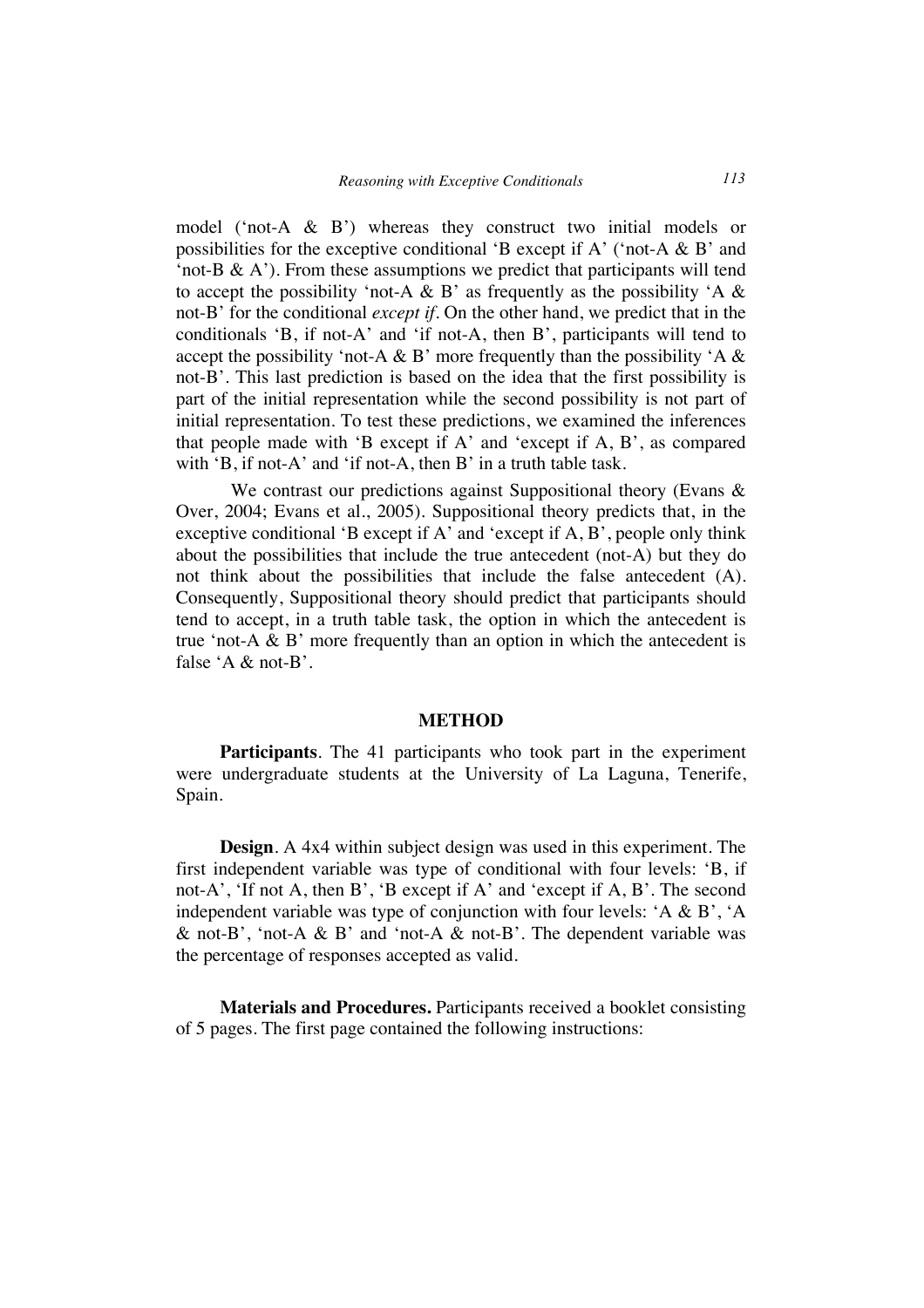*114 O. Espino, et al.*

«*This task is designed to test your understanding of logical rules. On the following pages you will be presented with a series of problems. In each problem, a rule will be presented followed by a series of outcomes. For each problem you must indicate whether each outcome is true, false or not possible to know given the truth of the rule*»

On this page they were given an example with a biconditional. On each of the following pages, participants received four different types of conditionals in random fashion. The content used in this experiment was about geometrical figures, such as '*on the table there is a circle except if there is a triangle*'. Following the presentation of the rule, participants were required to indicate whether each of the following four truth table cases was true, false or not possible to know given the truth of the rule:

*'There is a circle and there is a triangle'. 'There is a circle and there is not a triangle'. 'There is not a circle and there is a triangle'. 'There is not a circle and there is not a triangle'.* 

They indicated their response by circling either '*true*', '*false*' or '*it is not possible to know*'. They received 16 problems in a different random order, one problem for each experimental condition.

### **RESULTS AND DISCUSSION**

Table 4 presents the percentage of participants who indicated that each truth table case was true with respect to the rule for the different conditionals. We carried out a 4 (type of conditional: 'B, if not-A', 'if not A, then B', 'B except if A' and 'except if A, B')  $x$  4 (type of conjunction: 'A & B', 'A & not-B', 'not-A & B', 'not-A & not-B') analysis of variance (ANOVA) with repeated measures on both factors. There was an interaction between type of conditional and type of conjunction,  $F$  (5.438, 217.528) = 18.06,  $MSE = .23$ ,  $p < .001$ ,  $\eta p2 = .31$ . As we predicted, participants accepted the conjunction 'not-A  $\&$  B' more frequently than the conjunction 'A & not-B' (93% vs  $46\%, t(40) = 5.87$ ; Bonferroni,  $p < .005$ ) in the conditional 'B if not-A'. Also, it was found that they accepted the conjunction 'not-A & B' more frequently than the conjunctions  $A \& B'$ and 'not-A & not-B' (93% vs 5%,  $t$  (40) = 14.05; 93% vs 15%,  $t(40)$  = 11.92; Bonferroni,  $p < .005$ ).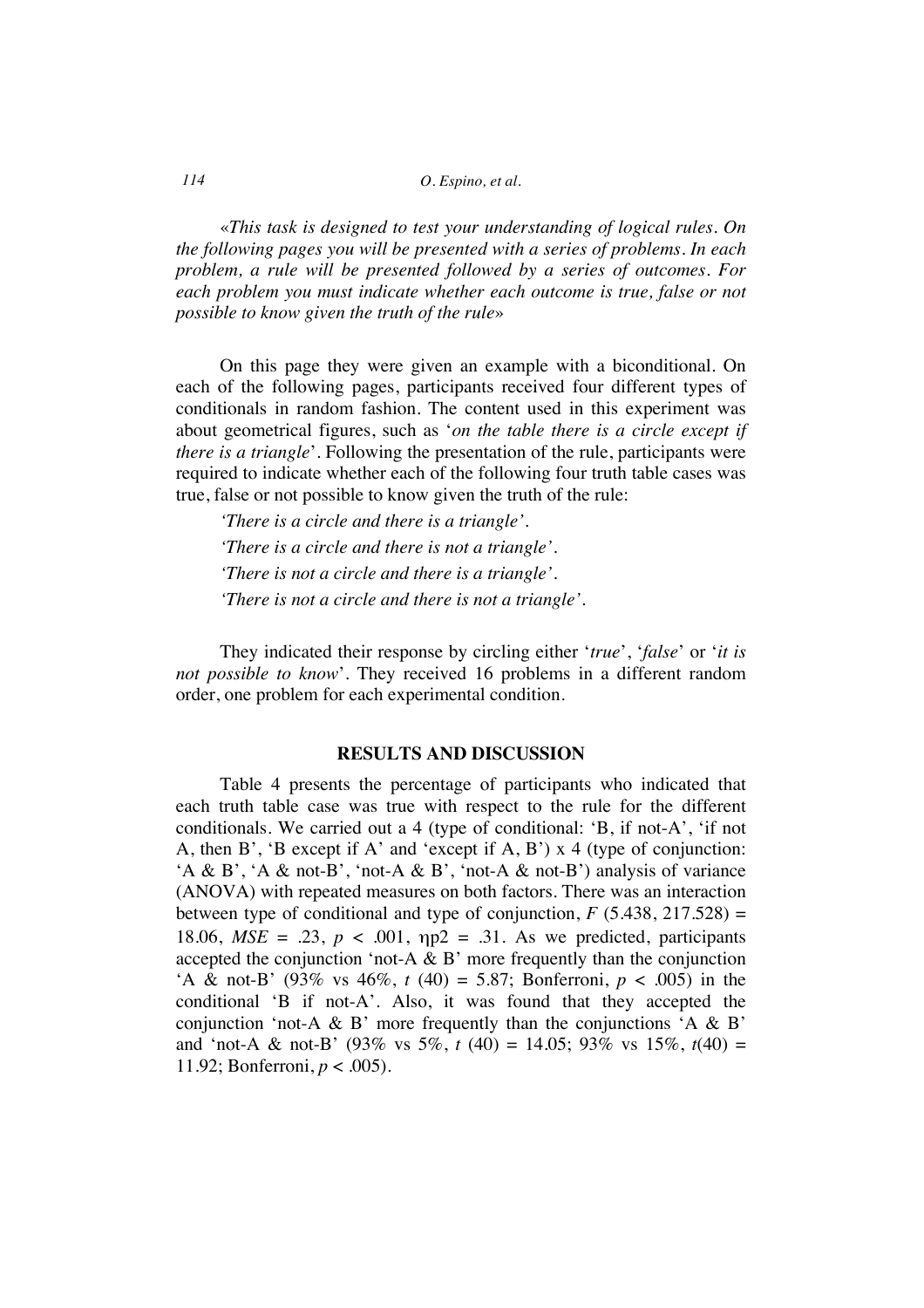Moreover, as we predicted, they accepted the conjunction 'not-A & B' more than the conjunction 'A  $\&$  not-B' in the conditional 'if not-A, then B' (93% vs 54%, *t* (40) = 4.60; Bonferroni, *p* < .005). Also, it was found that they accepted the conjunction 'not-A  $\&$  B' more frequently than the conjunctions 'A & B' and 'not-A & not-B'  $(93\% \text{ vs } 3\%, t \cdot (40) = 15.43;$ 93% vs  $5\%$ ,  $t(40) = 16.97$ ; Bonferroni,  $p < .005$ ).

**Table 4. Percentages of cases chosen as true as a function of the type of conditional ('B, if not- A', 'If not-A, then B', 'B except if A', 'except if A, B') and type of possibility ('A and B', 'A and not-B', 'Not-A and B', 'Not-A and not-B') in Experiment 2.**

|                 | B, if not-A | If not-A, then B | B, except if A | Except if A, B |
|-----------------|-------------|------------------|----------------|----------------|
| A and B         | 5           | 3                | 20             | 54             |
| A and not-B     | 46          | 54               | 63             | 32             |
| Not-A and B     | 93          | 93               | 76             | 41             |
| Not-A and not-B | 15          | 5                | 7              | 26             |

They accepted the conjunction  $A \& \text{not-B}'$  as frequently as the conjunction 'not-A & B' in the exceptive conditional 'B except if A'  $(63\%$ vs 76%,  $t(40) = 1.40$ ,  $p = .17$ ; Bonferroni,  $p < .005$ ). Also, they accepted the conjunction 'not-A & B' more frequently than the conjunctions 'A & B' and 'not-A & not-B' (76% vs 20%, *t* (40) = 4.83; 76% vs 7%, *t* (40) =7.07; Bonferroni,  $p < .005$ ) and they accepted the conjunction 'A & not-B' more frequently than the conjunctions 'A & B' and 'not-A & not-B' ( $63\%$  vs 20%, *t* (40) = 3.78; 63% vs 7%, *t* (40) = 6.05; ES = .69; Bonferroni, *p* < .005). Finally, there were no reliable differences between conjunctions when the conditional was 'except if A, B' (Bonferroni,  $p > .05$ , in all cases). There was no main effect of type of conditional,  $F(3, 38) = .626$ ,  $MSE =$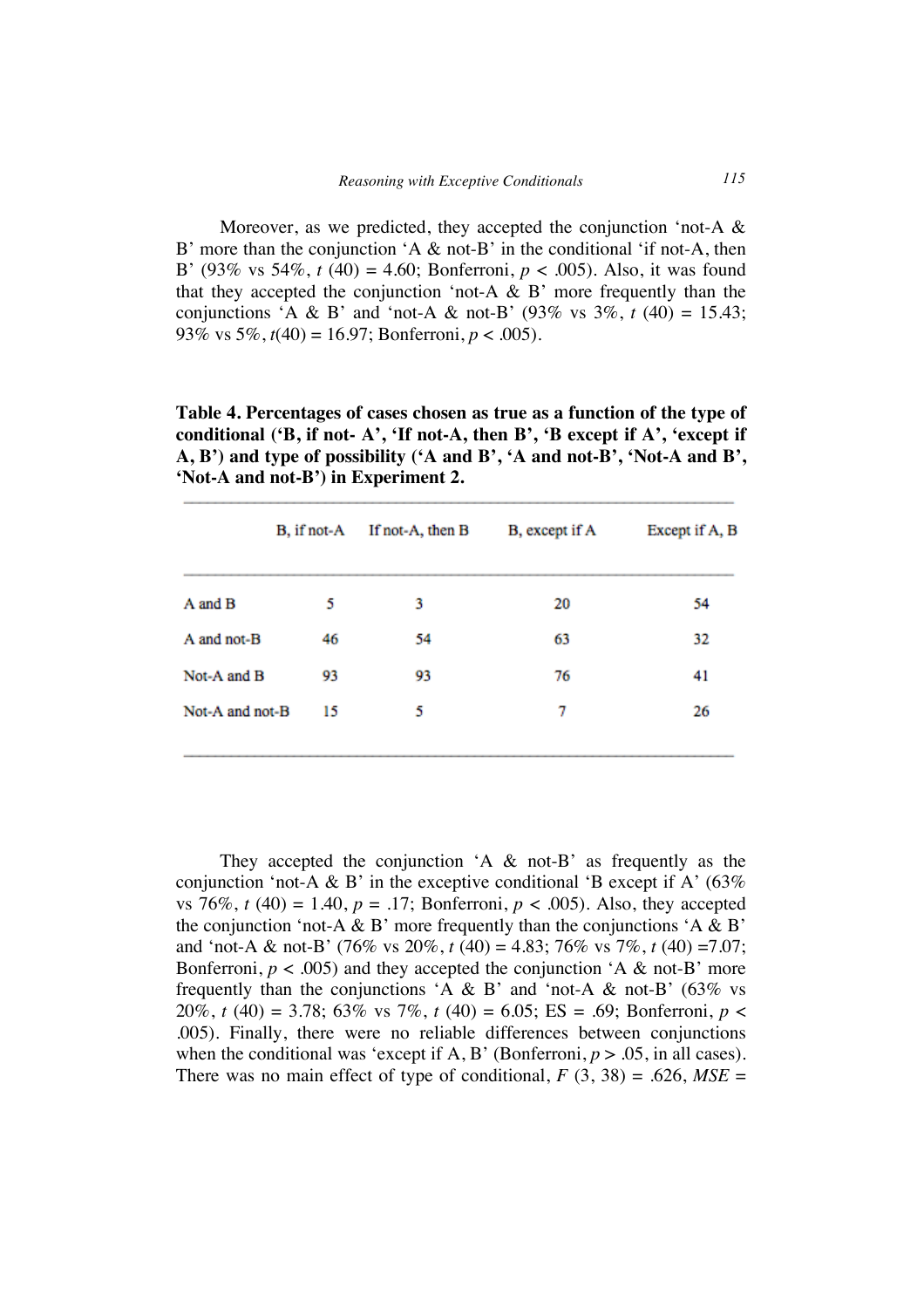*116 O. Espino, et al.*

.060,  $p = .63$ ,  $np2 = .014$ , but there was a main effect of type of conjunction,  $F(2.015, 50.593) = 43.43$ ,  $MSE = .39$ ,  $p < .001$ ,  $np2 = .52$ .

Experiment 2 suggests that participants reason with the conditional 'B, if not-A' and 'if not-A, then B' by initially envisaging only one initial possibility that corresponds to the fact 'not-A and B', as suggested by model theory (Johnson-Laird & Byrne, 2002). Also, Experiment 2 shows that participants reason with the exceptive conditional  $B$  except if A' by initially envisaging two complete possibilities: one that corresponds to the probable fact 'not-A & B' and a second that corresponds to the exceptive possibility 'A & not-B'. In brief, the fact that most participants accepted the conjunctions 'A & not-B' and 'not-A & B' more frequently than other conjunctions ('A & B' and 'not-A & not-B') in 'B except if A', corroborates our predictions that both possibilities can be obtained from the initial representation. This result runs counter to the predictions that we derived from Suppositional theory, which proposes that people think about one possibility. Unexpectedly, our predictions about the exceptive conditional 'except if A, B' were not confirmed. We predicted that participants should have accepted the possibilities 'A & not-B' and 'not-A & B' more than the possibilities  $A \& B'$  and 'not-A & not-B'. However, neither of these predictions was fulfilled. As in Experiment 1, we suggest that participants did not understand the meaning of this connective, because in the Spanish language the clauses with 'except if' most commonly follow the main clauses ( $B$  except if A $'$ ) and conditionals with pre-posed clauses ('except if A, B') are very rare and unusual.

## **GENERAL DISCUSSION**

In this paper we provide for the first time (to our knowledge) new evidence on the psychological interpretation of the conditional *except if* in two reasoning tasks. The results of Experiments 1 and 2 corroborate the idea that the linguistic expression *except if* exerts certain forms of modulation on the meaning of the conditional and determines the inferences that individuals draw in an inference task (Experiment 1) and truth table task (Experiment 2).

Experiment 1 showed that there were reliable differences between MP and MT inferences in the conditionals 'A, if not- B' and 'if not-A, then B' but not in the exceptive conditionals 'B except if A' and 'except if A, B'. The absence of any difference between MP and MT in the conditional 'B except if A' rules out alternative theories of reasoning, such as formal rulebased theories (Braine & O'Brien, 1998; Rips, 2004) and Suppositional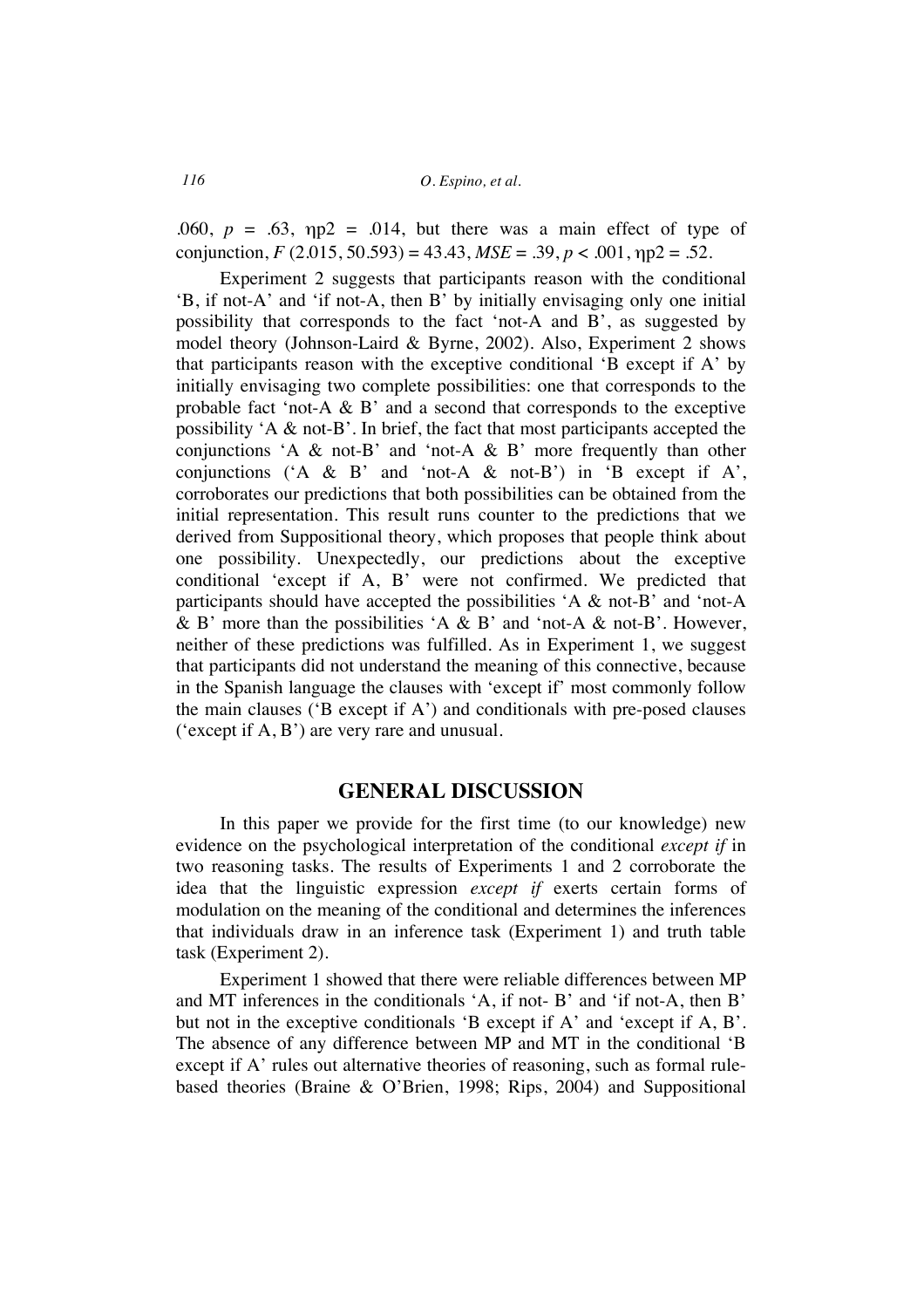theory (Evans, 2007; Evans & Over, 2004). From the point of view of these theories, MT inferences should be more difficult than MP inferences. However, our results can be explained by model theory (Johnson-Laird & Byrne, 1991, 2002), which claims that participants should make more MP than MT inferences in the conditionals *if not, then*, because the MP inference can be made from the initial models, but to obtain the MT inferences they have to flesh out the models, that is, make the implicit model explicit. However, model theory could explain the absence of reliable differences between MP and MT inferences in 'B except if A', due to the fact that participants have two initial mental models ('A & not-B' and 'not-A & B') for this connectives. As a result of this dual initial representation, they can make both the MP and the MT inferences. The absence of reliable differences between AC and DA inferences lends support again to the idea that people have two initial mental models with the conditional *except if*. On the other hand, Experiment 1 showed that participants made fewer MT inferences than MP inferences with the conditional 'if not-A, then B' (or 'B, if not-A'), and they made more AC than DA inferences with the conditional 'B, if not-A'; however, the differences were not significant with the conditional 'if not-A, B', although the differences were in the predicted direction. We suggest that the absence of difference between AC and DA inferences for the conditional 'B, if not-A' is due to the fact that the advantage of being part of the initial model of AC inference can be counteracted by backward processing.

Experiment 1 also showed that participants presented a high percentage of asymmetric responses with the conditional 'except if A, B'. These data could suggest that participants had problems understanding the meaning of the expression when the clause *except if* was pre-posed. Different studies have shown that the postposed clause in complex conditional connectives (such as *except if*) occupy the second position (such as 'B except if A') in the conditional construction in English (Traugott, 1997; Dancygier, 1998) and in Spanish (Montolío, 2000). We suggest that when people have to reason with unusual expressions such as 'except if A, B', they may use a shortcut strategy that consists of matching the two terms that appear in the statement.

Experiment 2 showed that in the conditionals 'B, if not-A' and 'if not-A, then B' participants tended to accept the possibility 'not-A  $\&$  B' more frequently than other possibilities ( $A \& B$ ,  $A \& not-B$  and 'not-A  $\&$  not-B'). These results confirm the idea that people accept the possibility that corresponds to an initial mental model ('not-A  $\&$  B') more frequently than the one that corresponds to an implicit model ( $A \& B'$  and  $A \& \text{not-}B'$ ) or false model (not-A  $\&$  not-B). Also, Experiment 2 showed in the conditional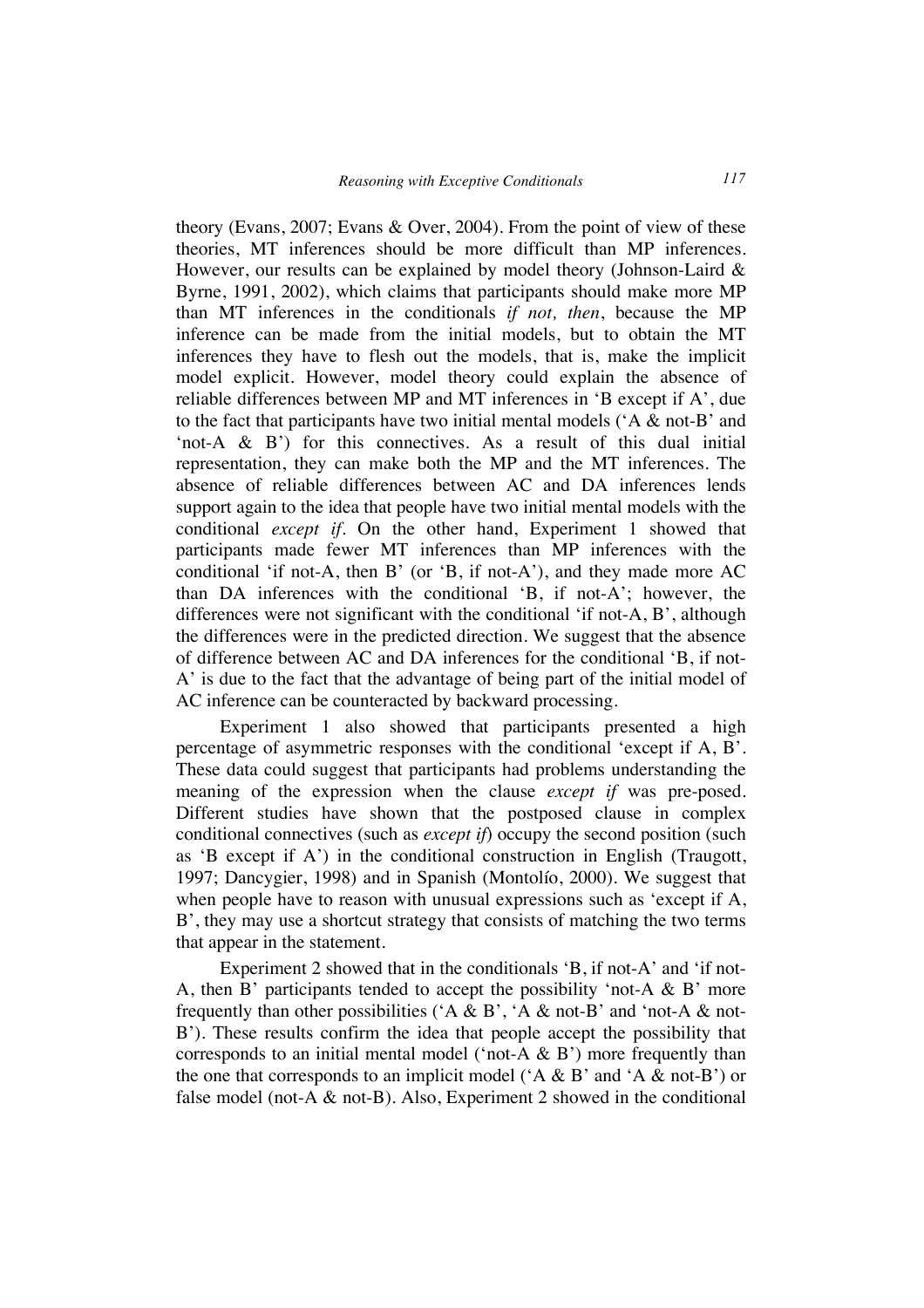'B except if A', that participants accepted the possibilities 'A & not-B' and 'not-A & B' more frequently than the possibilities 'A & B' and 'not-A & not-B'. This finding supports the idea that when participants reason with the conditional 'B except if A' they envisage two possibilities, i.e. one that corresponds to the probable fact 'not-A & B' and a second that corresponds to the exceptive possibility 'A & not-B'.

The results from Experiment 2 are inconsistent with the minimalist hypothesis (Sloutsky & Goldvarg, 2004), which claims that people tend to construct only single models for connectives. Also, our results run counter to the predictions that we derived from Suppositional theory, which proposes that people think about possibilities that contain the true antecedent of the assertion but not the false antecedent (Evans et al., 2005). In keeping with this idea, it is predicted that there should be differences between the possibilities 'A  $\&$  not-B' and 'not-A  $\&$  B' in the conditional 'B except if A'. However, no differences were found between these two possibilities. This result may also be difficult to explain using theories of formal rules of inference (Braine & O'Brien, 1998; Rips, 1994) and theories based on domain-specific rules of inference (Fiddick, Cosmides, & Tooby, 2000; Gigerenzer & Hug, 1992; Holyoak & Cheng, 1995). These theories do not provide the means by which predictions can be derived about whether certain conjunctions should be accepted more frequently by conditionals, and other conjunctions should not. However, our predictions about 'except if A, B' were not confirmed. We predicted that participants would accept the possibilities  $A \& not-B'$  and 'not-A  $\& B'$  more than the possibilities 'A & B' and 'not-A & not-B'. However, neither of these predictions was fulfilled. As in Experiment 1, this result could suggest that participants did not understand the meaning of this connective, because in the Spanish language the clauses with *except if* most commonly follow the main clauses ('B except if A') and conditionals with pre-posed clauses ('except if A, B') are very rare and unusual.

Results from Experiments 1 and 2 are consistent with other results obtained by priming methodology (Espino et al., 2013; Gómez-Veiga et al., 2012). Espino et al. (2013) found that the possibility 'A & not-B' was primed by 'B except if A' when compared to 'B, if not-A', whereas there were no differences between the priming effects of the two conditionals on the reading time of 'not-A & B'. Gómez-Veiga et al. (2012) found that the possibility 'not-A & B' was primed by 'unless A, B' when compared to 'if A, not-B', whereas there were no differences between the priming effects of the two conditionals on the reading time of  $A \& not-B$ . Also, there were no differences between different conditional forms when participants read the test sentences 'A & B' and 'not-A & not-B'. These results could suggest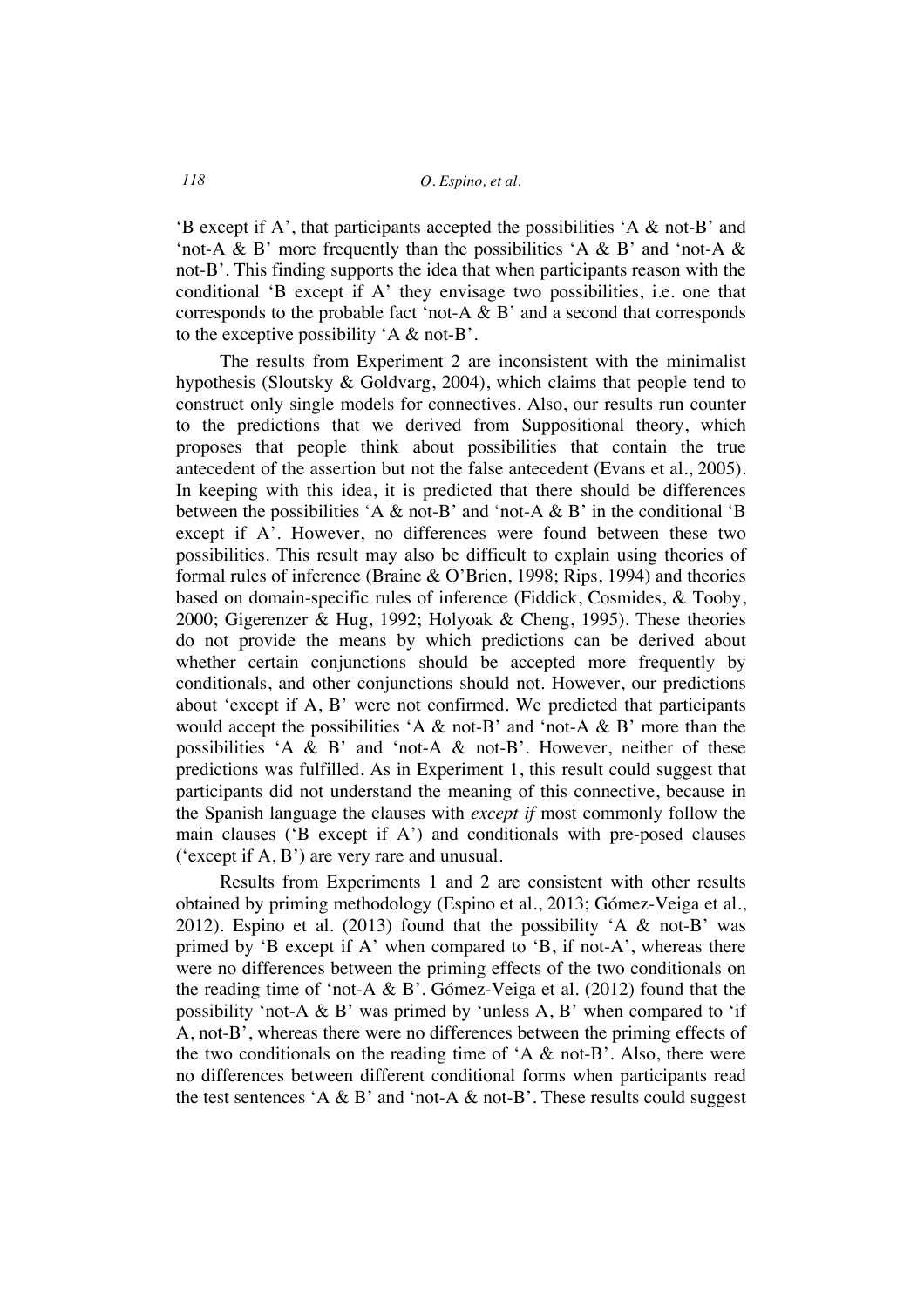that the exceptive conditionals *except if* and *unless* could be semantically analogous. From our point of view, *unless* and *except if* are semantically equivalent in the sense that both have bi-conditional meaning (Gómez-Veiga et al., 2012; Espino et al., 2013; Montolío, 1999, 2000), but the mental representation underlying the two conditionals could be different, because the conditional *unless* requires the subjunctive mood in the subordinate clause, while the conditional *except if* requires the indicative. The indicative mood is used to express factual information, certainty and objectivity, while the subjunctive mood conveys wishes, conjectures and uncertainty. We suggest that people could use *except if* to express factual information, certainty, and objectivity in an exceptive context while they could use *unless* to express conjectures and uncertainties in an exceptive context. A fruitful avenue for future research would be to examine the mental representation underlying both negative exceptive conditionals.

One important aspect of our research was that we found convergent results with two different reasoning tasks. Some authors (e.g., Barrouillet, Gauffroy, & Lecas, 2008) have claimed that these two tasks show different aspects of the representation in reasoning. The first is used more frequently by the mental model theorist and the second by the suppositional theorist. According to Evans (2007), the results obtained by the truth table task is at odds with mental model theory, but provides the main evidence for Suppositional theory. However, the result of both tasks in the present study are congruent with mental model theory and difficult to reconcile with Suppositional theory (Evans, 2007). Recently, Vergauwe, Morsanyi, Dagry, & Barrouillet (2013), using a truth table task, found that the entire pattern of response times almost perfectly fitted the predictions issuing from mental model theory. They concluded with the assertion that contrary to Evans' (2007) claim, 'the defective truth table task is not a piece of evidence in favor of Suppositional theory' (Vergauwe et al., 2013, page 181).

To summarise, the view of the model theory that a key difference in understanding and reasoning with different conditionals lies in the possibilities that people keep in mind is confirmed. Our results confirm the hypothesis that people initially interpret the conditional 'B except if A' in terms of a dual representation due to the modulation effect. Also, Experiments 1 and 2 support the claim that 'B except if A' is different than 'B, if not-A' and also different than 'if not-A, then B' (Dancygier & Sweetser, 2005; Declerck & Reed, 2000). Finally, these results refute the hypothesis that 'B except if A' is semantically equivalent to 'except if A, B' (Declerck & Reed, 2000).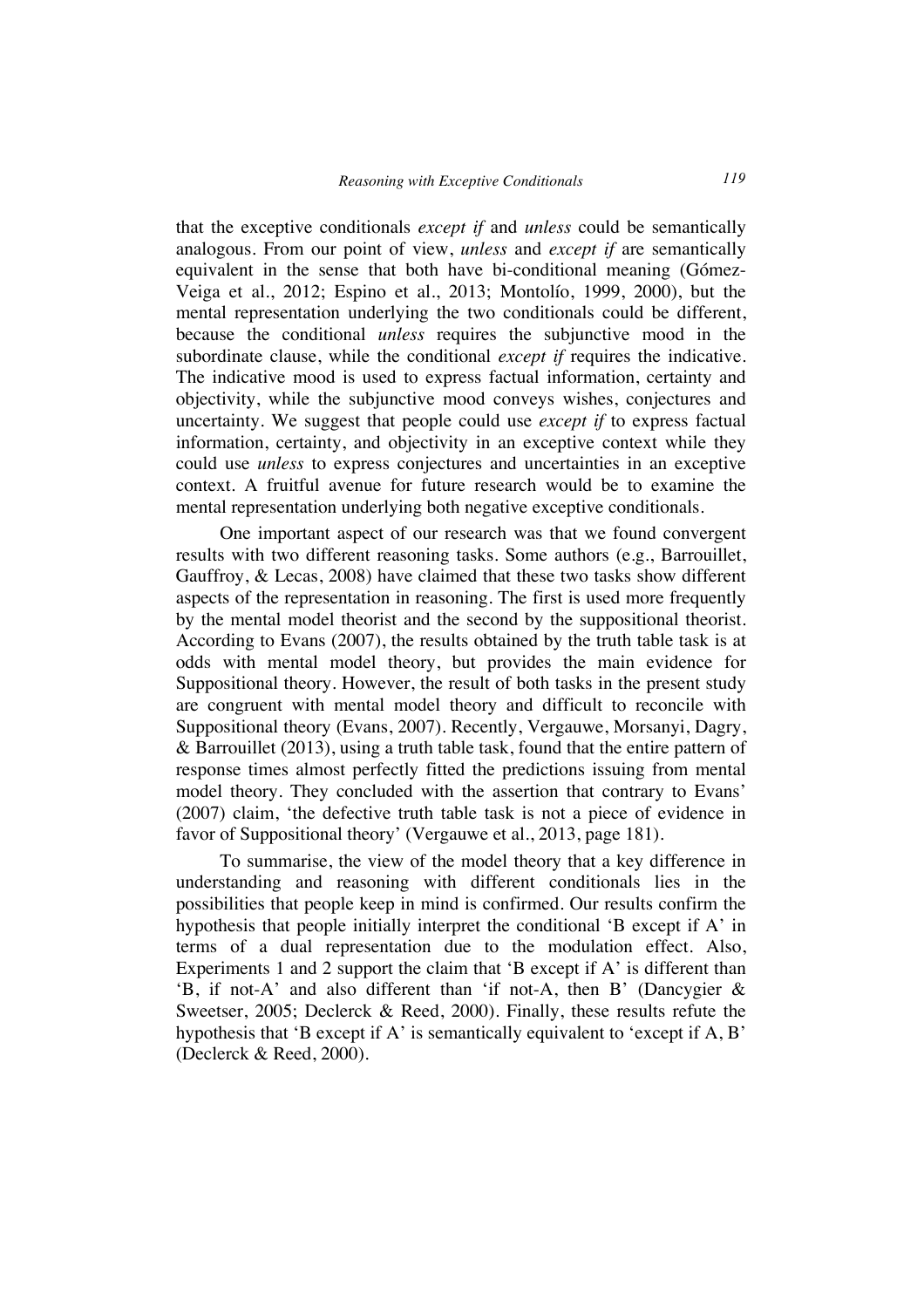### **RESUMEN**

**Razonamiento con condicionales exceptivos: El caso de "excepto si''.** En esta investigación presentamos una adaptación de la teoría de modelos mentales (Johnson-Laird & Byrne, 1991, 2002) que trata de explicar cómo las personas razonan con el condicional *excepto si*. Se realizaron dos experimentos que mostraron que el condicional exceptivo *excepto si* ejerce ciertos tipos de modulación semántica y determina las inferencias que los individuos elaboran en una tarea de inferencia (Experimento 1) y de tablas de verdad (Experimento 2). En el Experimento 1 encontramos que no hay diferencias entre el porcentaje de Modus Ponens y Modus Tollens en el condicional *excepto si* pero sí son significativas para el condicional *si no, entonces*. En el Experimento 2, los participantes seleccionaron más frecuentemente las posibilidades 'A y no-B' y 'no-A y B' que las posibilidades 'A y B' y 'no-A y no-B' en el condicional 'B excepto si A', mientras que con el condicional 'B si no A' y 'si no A, B' seleccionaron más frecuentemente la posibilidad 'no-A y B' que las otras posibilidades ('A y no-B', 'A y B', 'no-A y no-B'). Las implicaciones de estos resultados se discuten en el contexto de las teorías psicológicas y lingüísticas recientes referentes al significado de *excepto si*.

### **REFERENCES**

- Barrouillet, P., Grosset N., & Lecas, J.F. (2000). Conditional reasoning by mental models: Chronometric and developmental evidence. *Cognition*, *75*, 237-266.
- Barrouillet, P., Gauffroy, C., & Lecas, J.F. (2008). Mental Models and the Suppositional Account of Conditionals. *Psychological Review, 115*, 760-771.
- Braine, M. D. S. & O' Brien, D. P. (1998). *Mental Logic*. Mahwah, NJ: Erlbaum.
- Byrne, R. M. J. (2005). *The Rational Imagination: How People Create Counterfactual Alternatives to Reality.* Cambridge, M.A.: MIT Press.
- Byrne, R. M. J. (2007). Précis of the rational imagination: how people create alternatives to reality. *Behavioral and Brain Sciences, 30,* 439-480.
- Carriedo, N., García-Madruga, J., Moreno-Ríos, S. & Gutiérrez, F. (1999). How does content affect 'unless' conditional reasoning? *Proceedings of the European Conference on Cognitive Science* (pp. 271-277). London: Psychological Press.
- Dancygier, B. (1998). *Conditionals and prediction: Time, knowledge and causation in conditional constructions*. Cambridge: Cambridge University Press.
- Dancygier, B. (2002). Mental space embeddings, counterfactuality and the use of unless. *English language and linguistics, 6,* 367-37.
- Dancygier, B. & Sweetser, E. (2005). *Mental spaces in grammar: conditional construction*. Cambridge University Press.
- Declerck, R. & Reed, S. (2000). The semantics and pragmatics of *unless*. *English Language and Linguistics, 4,* 201-241.
- Espino, O., & Hernández, E. (2009). Efectos de direccionalidad en condicionales. *Psicológica, 30*(1), 41-57.
- Espino, O. Sánchez-Curbelo, I., García, O., & Estupiñan, S. (2013). Priming effect on the exceptive conditional 'except if'. *Journal of Cognitive Psychology, 25* (8), 982-988.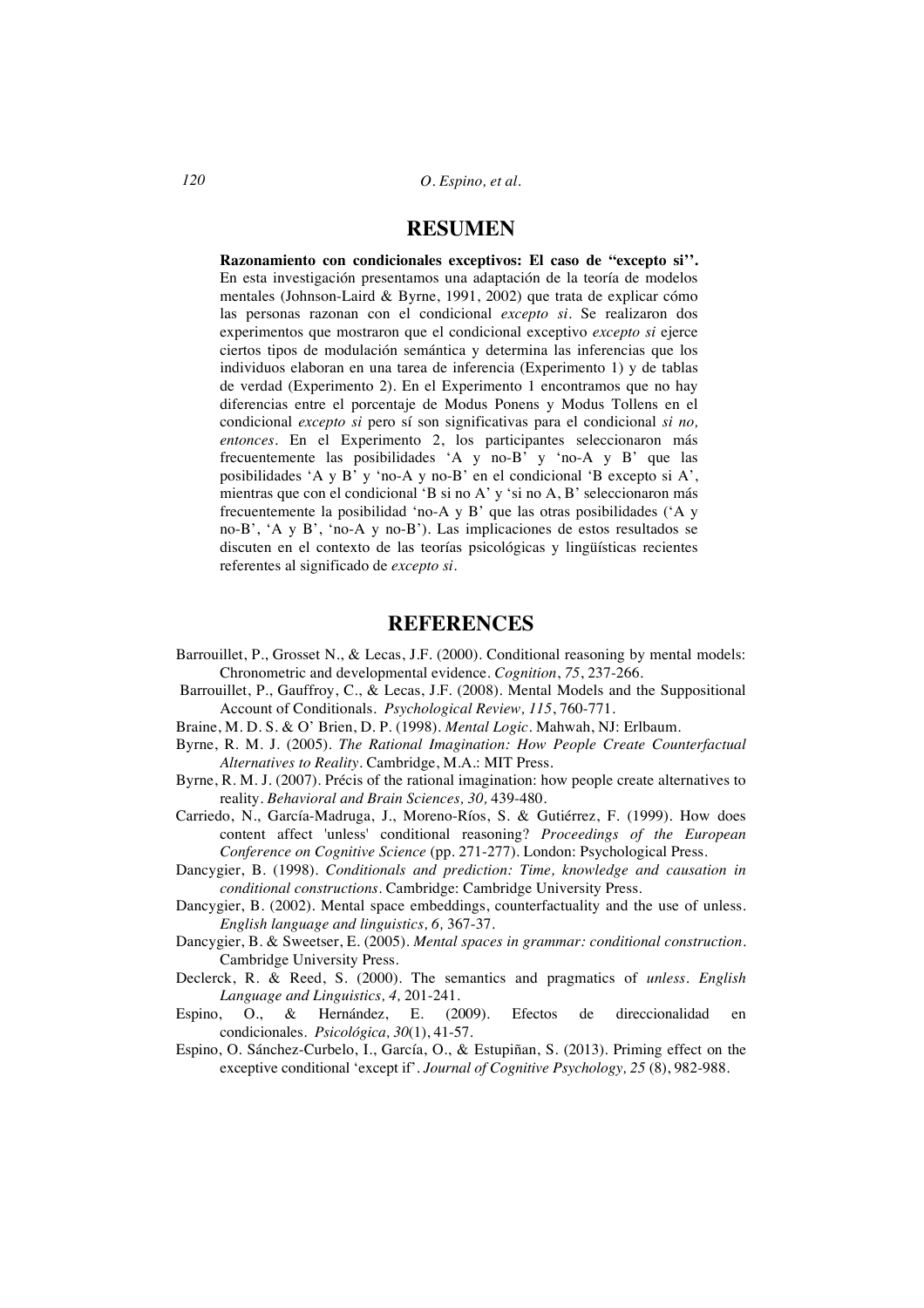- Evans, J. St. B. T. (1977). Linguistic factors in reasoning. *Quarterly Journal of Experimental Psychology, 29*(2), 297-306.
- Evans, J. St. B. T. (1993). The mental model theory of conditional reasoning: Critical appraisal and revision. *Cognition, 48*(1), 1-20.
- Evans, J. St. B. T. (2007). *Hypothetical thinking: dual processes in reasoning and judgement.* Hove, UK: Psychology Press.
- Evans, J. St. B. T., & Beck, M. A. (1981). Directionality and temporal factors in conditional reasoning. *Current Psychological Research, 1*(2), 111-120.
- Evans J.Bt.B.T. & Over, D. E. (2004). *If*. Oxford: Oxford University Press.
- Evans, J. St. B. T., Over, D. E., & Handley, S. J. (2005). Suppositional, extensionality and conditionals: a critique of the Mental Model Theory of Johnson-Laird and Byrne (2002). *Psychological Review, 112* (4), 1040-1052.
- Fiddick, L., Cosmides, L., & Tooby, J. (2000). No interpretation without representation: The role of domain-specific representations and inferences in the Wason selection task. *Cognition, 75*, 1–79.
- Fillenbaum, S. (1986). The use of conditionals in inducements and deterrents. In E. C.
- Traugott, A, ter Meulen, J.S. Reilly, & C.A. Ferguson (Eds*). On conditionals* (pp 179-195). Cambridge: Cambridge University Press.
- García-Madruga, J.A., Carriedo, N., Moreno-Ríos, S. Gutiérrez, F. & Schaeken, W. (2008). Unless Reasoning. *The Spanish Journal of Psychology, 11*, 386-399.
- García-Madruga, J.A., Carriedo, N. & Moreno-Ríos, S. (2011). The semantics of 'unless' conditionals: evidence from 'unless' and disjunctive inferences. *The Spanish Journal of Psychology, 14*, 393-403.
- García-Madruga, J. A., Gutiérrez, F., Carriedo, N., Moreno-Ríos, S. & Johnson-Laird, P. N. (2002). Mental models in deductive reasoning. *The Spanish Journal of Psychology, 5*, 125-140.
- García-Madruga, J.A., Moreno-Ríos, S., Quelhas, A.C. & Juhos, C. (2009). Reasoning with Unless Counterfactual Conditionals. *Psicológica, 30*, 215-232.
- Geis, M.L. (1973). If and unless. In B.B. Kachu, R.B. Lees, Y. Malkiel, A. Pietrangeli, & S. Saporta (Eds). *Issues in linguistics* (pp. 231-253). Urbana Chicago: University of Illinois Press.
- Gigerenzer, G., & Hug, K. (1992). Domain specific reasoning: Social contracts, cheating, and perspective change. *Cognition, 42*, 127–171.
- Gómez-Veiga, I., García-Madruga, J.A., & Moreno-Ríos, S. (2012). Unless conditionals: New evidences from priming. *Journal of Cognitive Psychology, 24 (8)*, 1002–1009.
- Grosset, N., & Barrouillet, P. (2003). On the nature of mental models of conditionals: The case of If, If then, and Only if. *Thinking and Reasoning, 9*, 289-384.
- Holyoak, K.J., & Cheng, P. (1995) Pragmatic reasoning with a point of view: A response. *Thinking and Reasoning*, 1, 289-313.
- Johnson-Laird, P.N. (2006). *How we reason*. USA: Oxford University Press.
- Johnson-Laird, P. N., & Byrne, R. M. J. (1989). Only reasoning. *Journal of Memory and Language, 28*, 313-330.
- Johnson-Laird, P. N., & Byrne, R. M. J. (1991). *Deduction*. Hove, UK: Erlbaum.
- Johnson-Laird, P. N., & Byrne, R. M. J. (2002). Conditionals: a theory of meaning, inference, and pragmatics. *Psychological Review,* 109, 646-678.
- Johnson-Laird, P.N., Byrne, R., & Schaeken, W. (1992). Propositional reasoning by model. *Psychological Review, 99,* 418-439.
- Lycan, W. G. (2001). *Real conditionals*. Oxford: Oxford University Press.